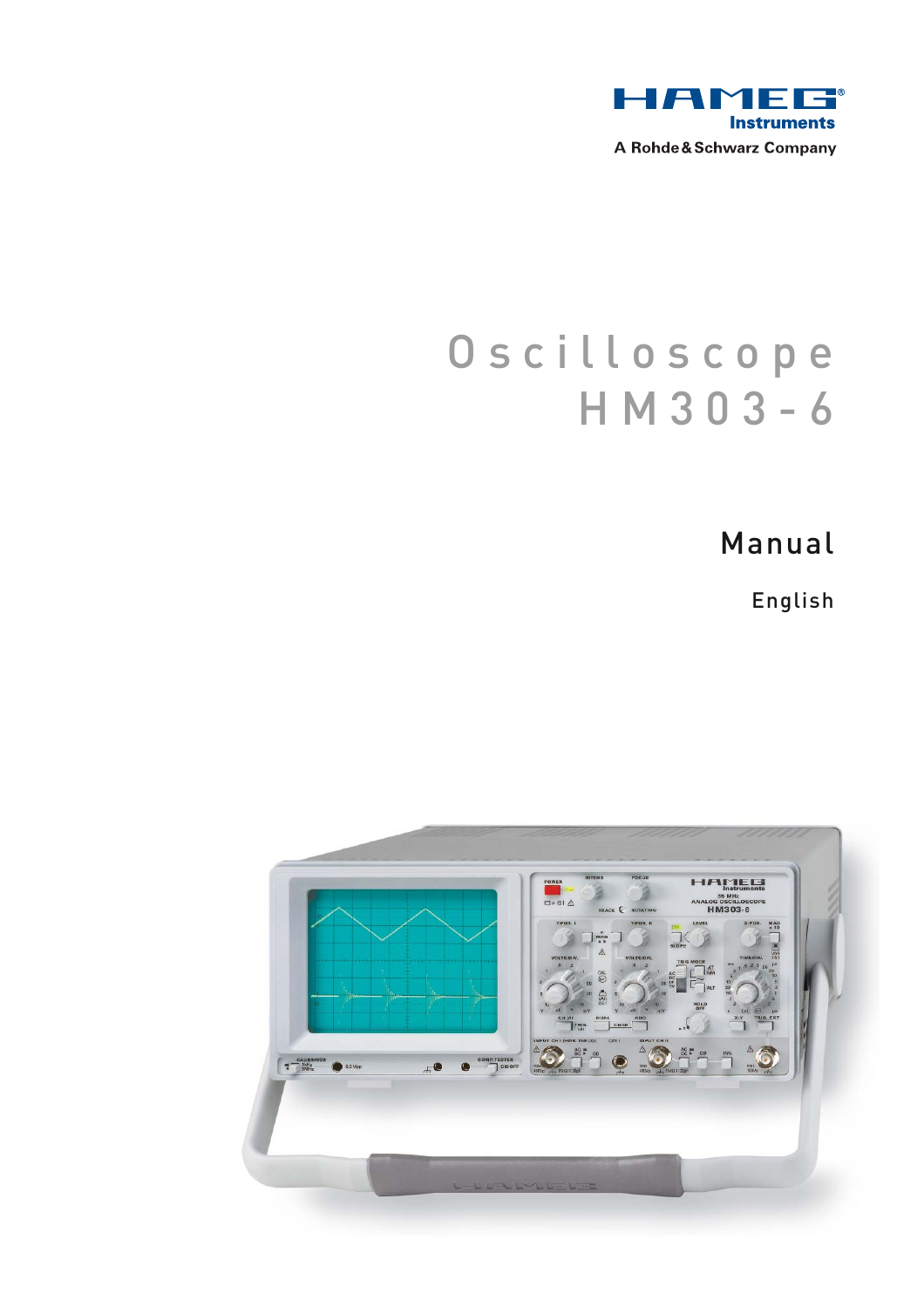# **Oscilloscope** HM 303-6

|  | General information regarding the CE marking  3 |  |
|--|-------------------------------------------------|--|
|  |                                                 |  |

| Intended purpose and operating conditions  6                             |  |
|--------------------------------------------------------------------------|--|
|                                                                          |  |
|                                                                          |  |
| <b>Operating modes of</b><br>Phase comparison with Lissajous figures  13 |  |

|                                      | Phase difference measurement in DUAL mode 14 |  |
|--------------------------------------|----------------------------------------------|--|
|                                      | Measurement of an amplitude modulation  14   |  |
|                                      |                                              |  |
|                                      |                                              |  |
|                                      | Automatic Peak (value) - Triggering  15      |  |
|                                      |                                              |  |
|                                      |                                              |  |
|                                      |                                              |  |
|                                      |                                              |  |
|                                      |                                              |  |
|                                      |                                              |  |
|                                      |                                              |  |
|                                      |                                              |  |
|                                      |                                              |  |
|                                      |                                              |  |
|                                      |                                              |  |
|                                      |                                              |  |
|                                      |                                              |  |
|                                      |                                              |  |
|                                      |                                              |  |
|                                      |                                              |  |
|                                      |                                              |  |
|                                      |                                              |  |
|                                      |                                              |  |
|                                      |                                              |  |
| <b>Front Panel Elements HM 303-6</b> |                                              |  |
|                                      | (Brief Description - Front View) 20          |  |
|                                      |                                              |  |
|                                      |                                              |  |
|                                      |                                              |  |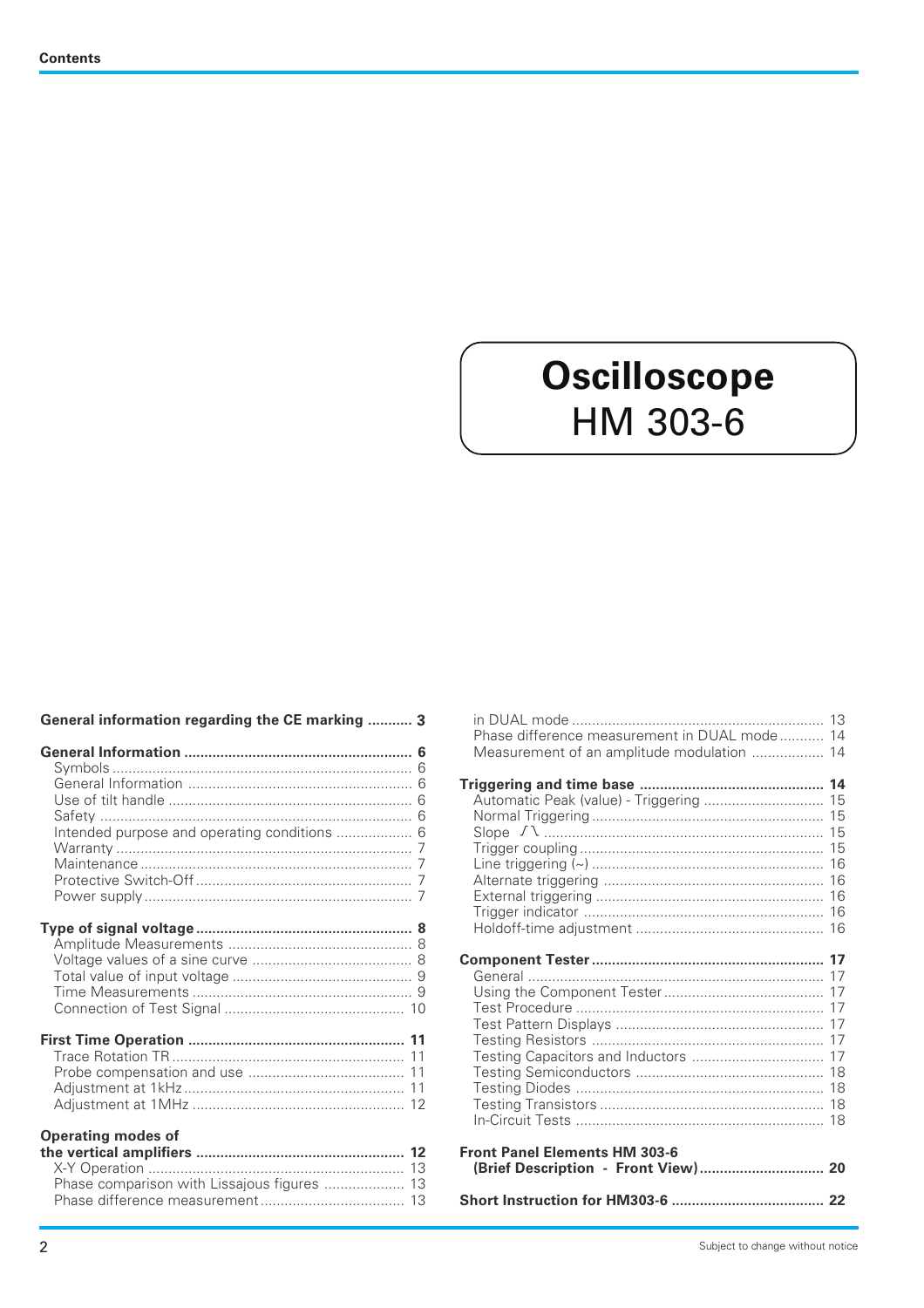|                                                                                                                                                                                                          |                                                                                                                                                                                          | KONFORMITÄTSERKLÄRUNG<br><b>HAMEG®</b><br>DECLARATION OF CONFORMITY<br><b>Instruments</b><br>DECLARATION DE CONFORMITE                                                                                                                                                                             |  |
|----------------------------------------------------------------------------------------------------------------------------------------------------------------------------------------------------------|------------------------------------------------------------------------------------------------------------------------------------------------------------------------------------------|----------------------------------------------------------------------------------------------------------------------------------------------------------------------------------------------------------------------------------------------------------------------------------------------------|--|
| Hersteller<br>Manufacturer<br>Fabricant                                                                                                                                                                  | <b>HAMEG Instruments GmbH</b><br>Industriestraße 6<br>D-63533 Mainhausen                                                                                                                 | Angewendete harmonisierte Normen / Harmonized standards applied / Normes harmonisées<br>utilisées<br>Sicherheit / Safety / Sécurité                                                                                                                                                                |  |
| Die HAMEG GmbH bescheinigt die Konformität für das Produkt<br>The HAMEG GmbH herewith declares conformity of the product<br>HAMEG GmbH déclare la conformite du produit                                  |                                                                                                                                                                                          | EN 61010-1: 1993 / IEC (CEI) 1010-1: 1990 A 1: 1992 / VDE 0411: 1994<br>EN 61010-1/A2: 1995 / IEC 1010-1/A2: 1995 / VDE 0411 Teil 1/A1: 1996-05<br>Überspannungskategorie / Overvoltage category / Catégorie de surtension: II<br>Verschmutzungsgrad / Degree of pollution / Degré de pollution: 2 |  |
| Bezeichnung / Product name / Designation:<br>Oszilloskop/Oscilloscope/Oscilloscope                                                                                                                       |                                                                                                                                                                                          | Elektromagnetische Verträglichkeit / Electromagnetic compatibility /<br>Compatibilité électromagnétique                                                                                                                                                                                            |  |
| Typ / Type / Type:                                                                                                                                                                                       | HM303-6                                                                                                                                                                                  | EN 61326-1/A1<br>Störaussendung / Radiation / Emission: Tabelle / table / tableau 4; Klasse / Class / Classe B.<br>Störfestigkeit / Immunity / Imunitee: Tabelle / table / tableau A1.                                                                                                             |  |
| mit / with / avec:<br>Optionen / Options / Options:                                                                                                                                                      |                                                                                                                                                                                          | EN 61000-3-2/A14<br>Oberschwingungsströme / Harmonic current emissions / Émissions de courant harmoni-<br>que: Klasse / Class / Classe D.                                                                                                                                                          |  |
| mit den folgenden Bestimmungen / with applicable regulations / avec les directives<br>suivantes                                                                                                          |                                                                                                                                                                                          | EN 61000-3-3<br>Spannungsschwankungen u. Flicker / Voltage fluctuations and flicker /                                                                                                                                                                                                              |  |
|                                                                                                                                                                                                          | EMV Richtlinie 89/336/EWG ergänzt durch 91/263/EWG, 92/31/EWG<br>EMC Directive 89/336/EEC amended by 91/263/EWG, 92/31/EEC<br>Directive EMC 89/336/CEE amendée par 91/263/EWG, 92/31/CEE | Fluctuations de tension et du flicker.<br>Datum /Date /Date<br>Unterschrift / Signature / Signatur                                                                                                                                                                                                 |  |
| Niederspannungsrichtlinie 73/23/EWG ergänzt durch 93/68/EWG<br>Low-Voltage Equipment Directive 73/23/EEC amended by 93/68/EEC<br>Directive des equipements basse tension 73/23/CEE amendée par 93/68/CEE |                                                                                                                                                                                          | 15.01.2001<br>Sampt                                                                                                                                                                                                                                                                                |  |
|                                                                                                                                                                                                          |                                                                                                                                                                                          | E. Baumgartner<br>Technical Manager /Directeur Technique                                                                                                                                                                                                                                           |  |

#### **General information regarding the CE marking**

HAMEG instruments fulfill the regulations of the EMC directive. The conformity test made by HAMEG is based on the actual generic- and product standards. In cases where different limit values are applicable, HAMEG applies the severer standard. For emission the limits for residential, commercial and light industry are applied. Regarding the immunity (susceptibility) the limits for industrial environment have been used.

The measuring- and data lines of the instrument have much influence on emmission and immunity and therefore on meeting the acceptance limits. For different applications the lines and/or cables used may be different. For measurement operation the following hints and conditions regarding emission and immunity should be observed:

#### 1. Data cables

For the connection between instruments resp. their interfaces and external devices, (computer, printer etc.) sufficiently screened cables must be used. Without a special instruction in the manual for a reduced cable length, the maximum cable length of a dataline must be less than 3 meters and not be used outside buildings. If an interface has several connectors only one connector must have a connection to a cable.

Basically interconnections must have a double screening. For IEEE-bus purposes the double screened cable HZ72 from HAMEG is suitable.

#### 2. Signal cables

Basically test leads for signal interconnection between test point and instrument should be as short as possible. Without instruction in the manual for a shorter length, signal lines must be less than 3 meters and not be used outside buildings.

Signal lines must screened (coaxial cable - RG58/U). A proper ground connection is required. In combination with signal generators double screened cables (RG223/U, RG214/U) must be used.

#### 3. Influence on measuring instruments.

Under the presence of strong high frequency electric or magnetic fields, even with careful setup of the measuring equipment an influence of such signals is unavoidable.

This will not cause damage or put the instrument out of operation. Small deviations of the measuring value (reading) exceeding the instruments specifications may result from such conditions in individual cases.

#### 4. RF immunity of oscilloscopes.

#### 4.1 Electromagnetic RF field

The influence of electric and magnetic RF fields may become visible (e.g. RF superimposed), if the field intensity is high. In most cases the coupling into the oscilloscope takes place via the device under test, mains/line supply, test leads, control cables and/or radiation. The device under test as well as the oscilloscope may be effected by such fields.

Although the interior of the oscilloscope is screened by the cabinet, direct radiation can occur via the CRT gap. As the bandwidth of each amplifier stage is higher than the total –3dB bandwidth of the oscilloscope, the influence RF fields of even higher frequencies may be noticeable.

#### 4.2 Electrical fast transients / electrostatic discharge

Electrical fast transient signals (burst) may be coupled into the oscilloscope directly via the mains/line supply, or indirectly via test leads and/or control cables. Due to the high trigger and input sensitivity of the oscilloscopes, such normally high signals may effect the trigger unit and/or may become visible on the CRT, which is unavoidable. These effects can also be caused by direct or indirect electrostatic discharge.

#### **HAMEG Instruments GmbH**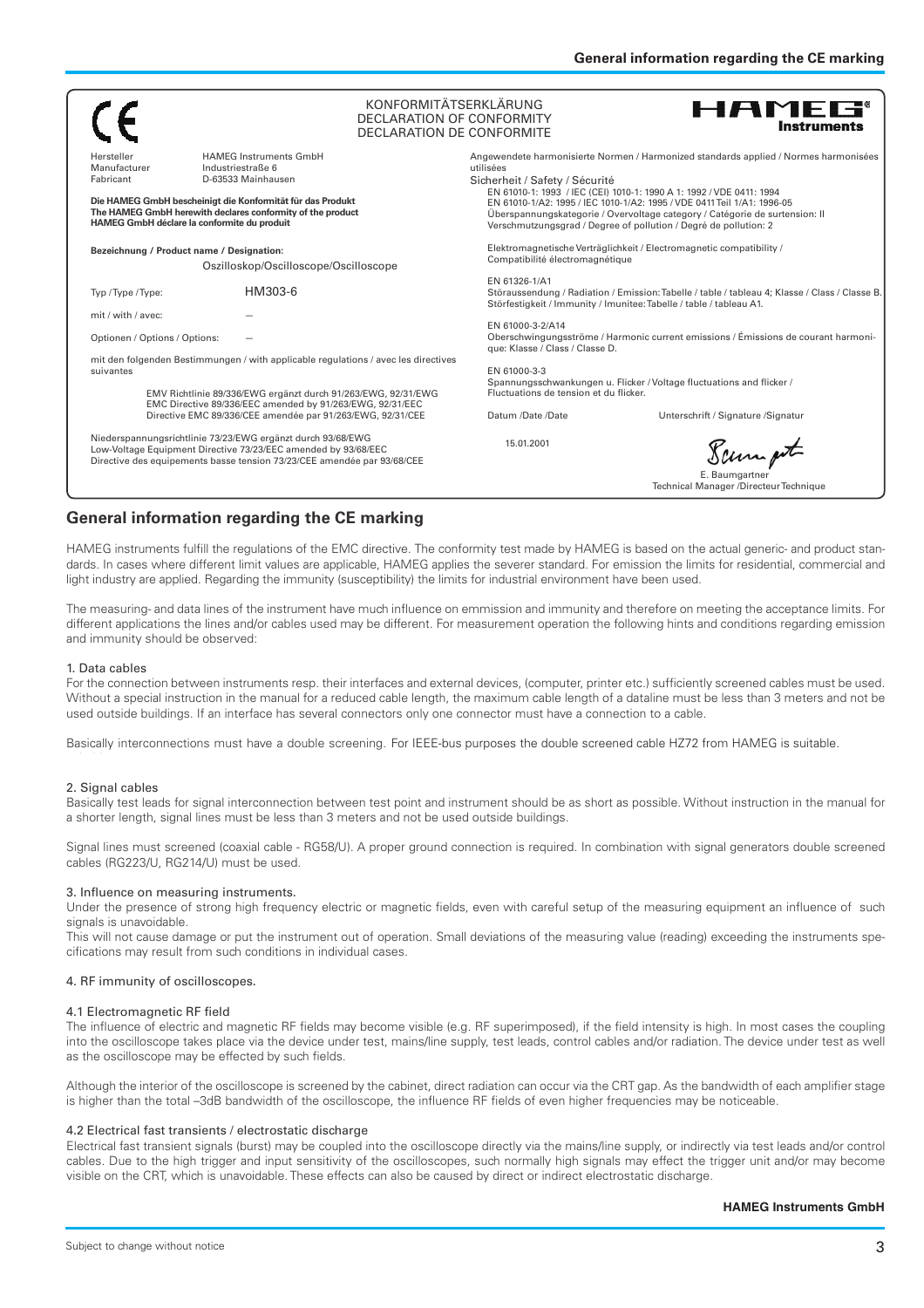## **35 MHz Analog Oscilloscope HM303-6**



No signal distortion resulting from overshoot



Line triggered composite video signal



Full screen display of 35 MHz sine wave signal



2 Channels with deflection coefficients of 1mV/cm – 20 V/cm

Time Base: 0.2 s/cm – 100 ns/cm, with X Magnification to 10 ns/cm

Low Noise Measuring Amplifiers with high pulse fidelity and minimum overshoot

Triggering from 0 to 50 MHz from 5 mm signal level (up to 100 MHz from 8 mm)

Up to 500,000 signal displays per second in optimum analog quality

Yt, XY and component-test modes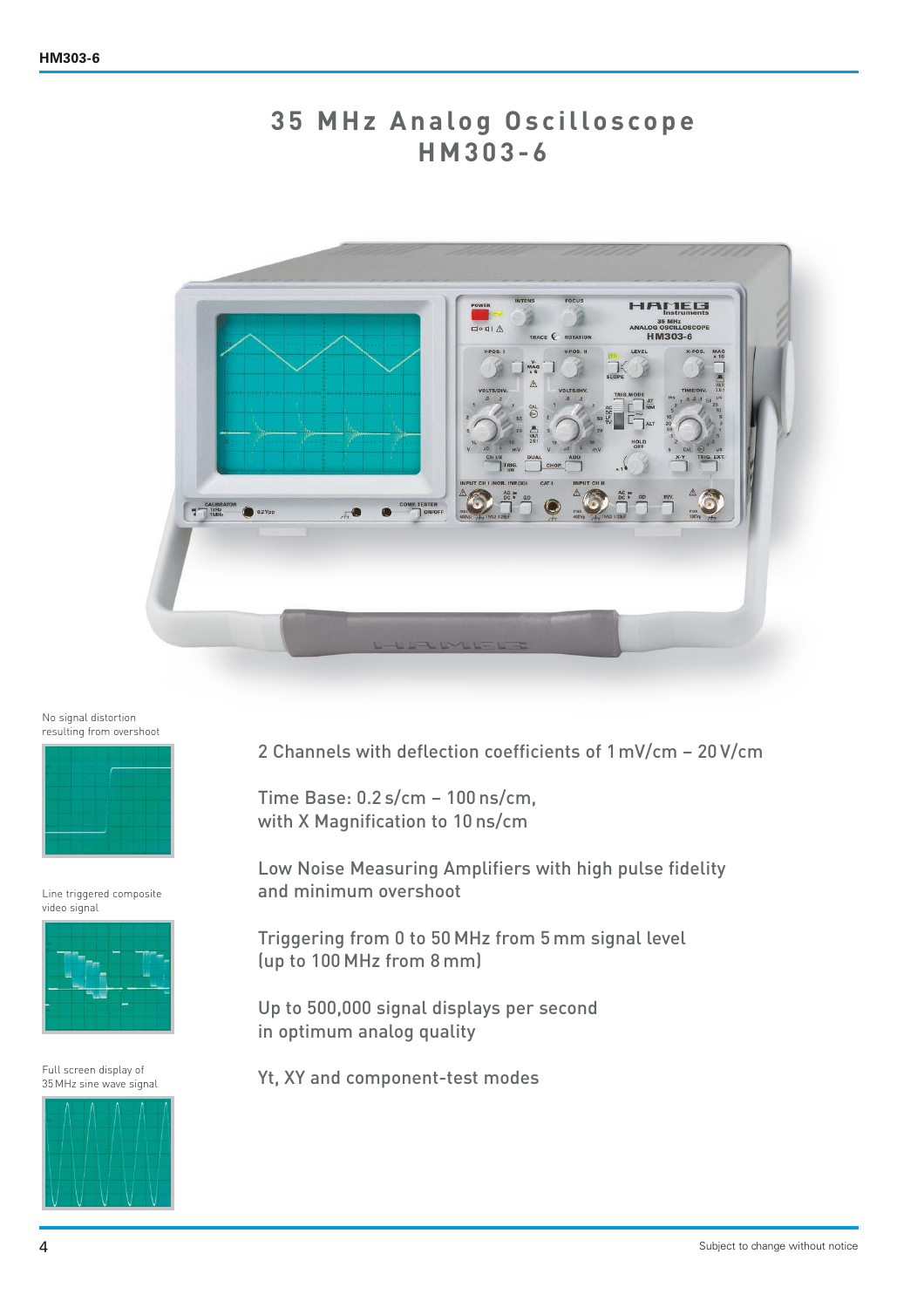#### **35 MHz Analog Oscilloscope HM303-6** Valid at 23 °C after a 30 minute warm-up period

#### **Vertical Deflection**

| <b>Operating Modes:</b>                 | Channel I or II only                     |
|-----------------------------------------|------------------------------------------|
|                                         | Channels I and II (alternate or chopped) |
|                                         | Sum or Difference of CH Land CH II       |
| Invert:                                 | CH II                                    |
| XY Mode:                                | via $CH$ $I$ $[X]$ and $CH$ $II$ $[Y]$   |
| Bandwidth:                              | 2 x 0 to 35 MHz (-3 dB)                  |
| Rise Time:                              | $\cdot$ 10 ns                            |
| <b>Deflection Coefficients:</b>         | 1-2-5 Sequence                           |
| $1 \text{ mV/div.} - 2 \text{ mV/div.}$ | ± 5% (Bandwidth 0 - 10 MHz (-3 dB))      |
| $5$ mV/div. $-20$ V/div.:               | $\pm$ 3% (Bandwidth 0 - 35 MHz (-3 dB))  |
| Variable (uncalibrated):                | > 2.5 : 1 to > 50 V/div.                 |
| Input Impedance:                        | 1 MΩ II 20 pF                            |
| Input Coupling:                         | DC, AC, GND (ground)                     |
| Max. Input Voltage:                     | 400 V (DC + peak AC)                     |
|                                         |                                          |
| <b>Triggering</b>                       |                                          |
| Automatic (Peak to Peak):               | $20$ Hz - 50 MHz ( $\geq$ 5 mm)          |
|                                         | $50$ MHz - 100 MHz ( $\geq 8$ mm)        |
| <b>Normal with Level Control:</b>       | $0 - 50$ MHz ( $\ge 5$ mm)               |
|                                         | $50$ MHz - 100 MHz ( $\geq 8$ mm)        |

|                                 | $0011112$ 100 PH IZ $\left[\frac{1}{2}\right]$ 0 HH II                 |
|---------------------------------|------------------------------------------------------------------------|
| Trigger Indicator:              | I FD                                                                   |
| Slope:                          | positive or negative                                                   |
| Sources:                        | Channel I or II, CH I / CH II alternate<br>[≥ 8 mm], Line and External |
| Coupling:                       | $AC: 10 Hz - 100 MHz$<br>$DC: 0 - 100 MHz$<br>$LF: 0 - 1.5$ kHz        |
| Trigger Indicator:              | I FD                                                                   |
| <b>External Trigger Signal:</b> | ≥ 0.3 V <sub>pp</sub> (30 Hz – 50 MHz)                                 |
| Active TV sync. separator:      | pos. and neg.                                                          |

| <b>Horizontal Deflection</b>       |                                               |
|------------------------------------|-----------------------------------------------|
| Time Base:                         | $0.2$ s/div. - 0.1 µs/div. $(1-2-5)$ Sequence |
| Accuracy:                          | $+3%$                                         |
| Variabel (uncalibrated):           | > 2.5:1 to > 0.5 s/div.                       |
| X Magnification x 10:              | up to 10 ns/div.                              |
| Accuracy:                          | $+5%$                                         |
| <b>Hold-Off Time:</b>              | variable to approx. 10 : 1                    |
| XY                                 |                                               |
| <b>Bandwidth X Amplifier:</b>      | $0 - 2.5$ MHz $(-3$ dB)                       |
| XY Phase shift $\langle 3^\circ$ : | $\langle$ 120 kHz                             |
|                                    |                                               |

#### **Component Tester**

| Test Voltage:                                               | approx. $7V_{rms}$ (open circuit) |  |
|-------------------------------------------------------------|-----------------------------------|--|
| Test Current:                                               | $max. 7 mArms$ (short-circuit)    |  |
| Test Frequency:                                             | approx. 50 Hz                     |  |
| <b>Test Connection:</b>                                     | 2 banana jacks 4 mm Ø             |  |
| One test circuit lead is grounded via protective earth (PE) |                                   |  |

| <b>Miscellaneous</b>         |                                                                                            |
|------------------------------|--------------------------------------------------------------------------------------------|
| CRT:                         | D14-363GY, 8 x 10 cm with internal graticule                                               |
| <b>Acceleration Voltage:</b> | approx. 2 kV                                                                               |
| <b>Trace Rotation:</b>       | adjustable on front panel                                                                  |
|                              | <b>Calibrator Signal</b> (Square Wave): $0.2V \pm 1\%$ , $\approx 1$ kHz/1 MHz (tr < 4 ns) |
| Power Supply (Mains):        | 105 - 253 V, 50/60 Hz ± 10 %, CAT II                                                       |
| <b>Power Consumption:</b>    | approx. 36 Watt at 230 V/50 Hz                                                             |
| Ambient temperature:         | $+5^{\circ}$ C $+40^{\circ}$ C                                                             |
| Safety class:                | Safety class I (EN61010-1)                                                                 |
| Weight:                      | approx. 5.4 kg                                                                             |
| Dimensions (W x H x D):      | 285 x 125 x 380 mm                                                                         |

**Accessories supplied:** Line Cord, operator's manual, 2 Probes 1:1 / 10:1 (HZ154)

HM303-6E/140408/ce · Subject to alterations · © HAMEG Instruments GmbH · ® Registered Trademark · DQS-certified in accordance with DIN EN ISO 9001:2000, Reg.-No.: DE-071040 QM www.hameg.com HAMEG Instruments GmbH · Industriestr. 6 · D-63533 Mainhausen · Tel +49 (0) 6182 800 0 · Fax +49 (0) 6182 800 100 · www.hameg.com · info@hameg.com A Rohde & Schwarz Company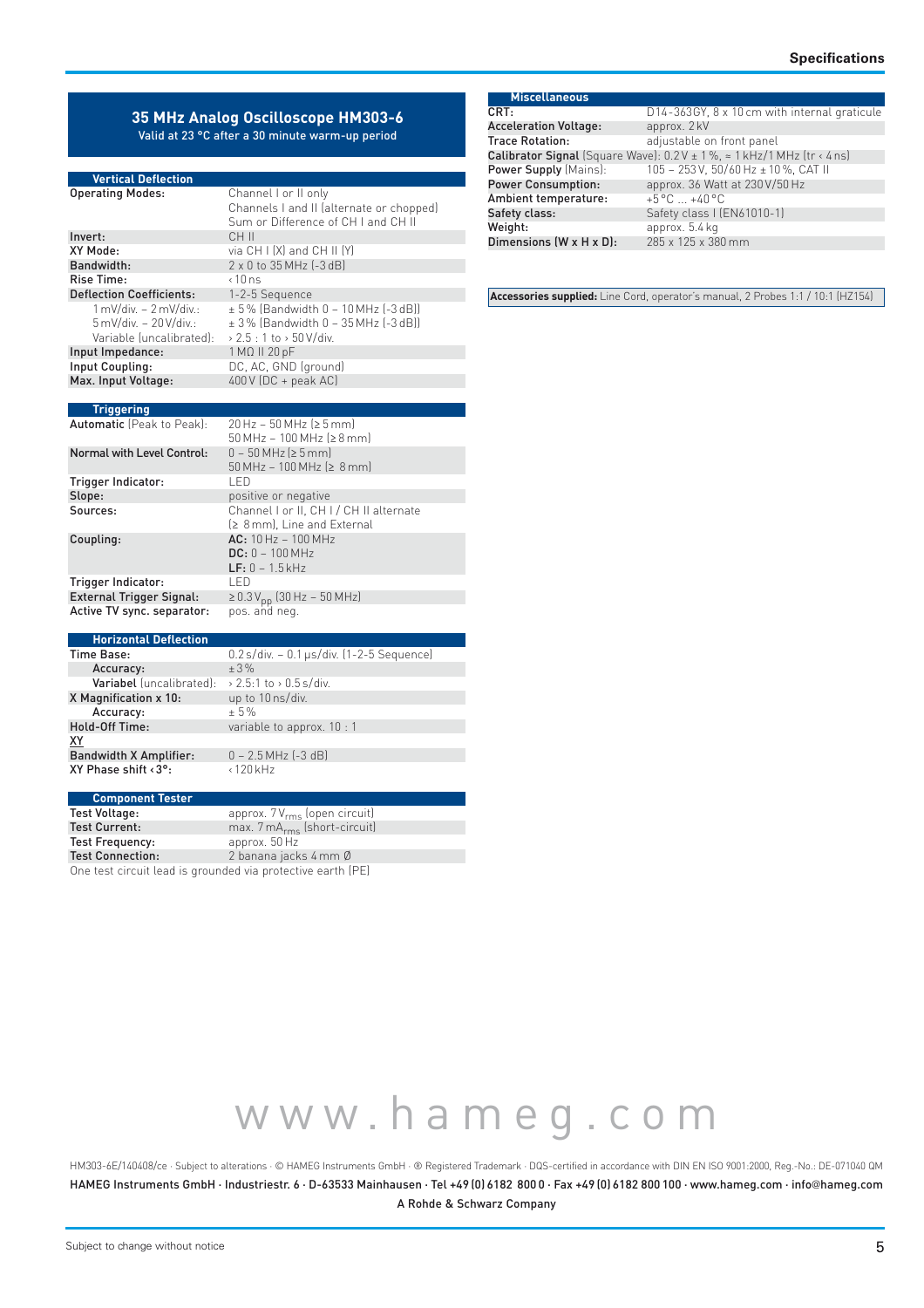## **General information**

Please check the instrument for mechanical damage or loose parts immediately after unpacking. In case of damage we advise to contact the sender. Do not operate.

## **List of symbols used**



Consult the manual  $\left\{ \frac{1}{4}\right\}$  High voltage

Important note **Ground** 

## **Positioning the instrument**

As can be seen from the figures, the handle can be set into different positions:

- $A$  and  $B =$  carrying
- $C =$  horizontal operating
- D and  $E =$  operating at different angles
- $F =$  handle removal
- $T =$ shipping (handle unlocked)

## **Attention!**

 **When changing the handle position, the instrument must be placed so that it can not fall (e.g. placed on a table). Then the handle locking knobs must be simultaneously pulled outwards and rotated to the required position. Without pulling the locking knobs they will latch in into the next locking position.** 

## **Handle mounting/dismounting**

The handle can be removed by pulling it out further, depending on the instrument model in position B or F.

## **Safety**

The instrument fulfils the VDE 0411 part 1 regulations for electrical measuring, control and laboratory instruments and was manufactured and tested accordingly. It left the factory in perfect safe condition. Hence it also corresponds to European Standard EN 61010-1 resp. International Standard IEC 1010-1. In order to maintain this condition and to ensure safe operation the user is required to observe the warnings and other directions for use in this manual. Housing, chassis as well as all measuring terminals are connected to safety ground of the mains. All accessible metal parts were tested against the mains with 200  $V_{\text{nc}}$ . The instrument conforms to safety class I.

The oscilloscope may only be operated from mains outlets with a safety ground connector. The plug has to be installed prior to connecting any signals. It is prohibited to separate the safety ground connection.

Most electron tubes generate X-rays; the ion dose rate of this instrument remains well below the 36 pA/kg permitted by law.

In case safe operation may not be guaranteed do not use the instrument any more and lock it away in a secure place.



#### **Safe operation may be endangered if any of the following was noticed:**

- in case of visible damage.
- in case loose parts were noticed
- if it does not function any more.
- after prolonged storage under unfavourable conditions (e.g. like in the open or in moist atmosphere).
- after any improper transport (e.g. insufficient packing not conforming to the minimum standards of post, rail or transport company)

## **Proper operation**

Please note: This instrument is only destined for use by personnel well instructed and familiar with the dangers of electrical measurements.

For safety reasons the oscilloscope may only be operated from mains outlets with safety ground connector. It is prohibited to separate the safety ground connection. The plug must be inserted prior to connecting any signals.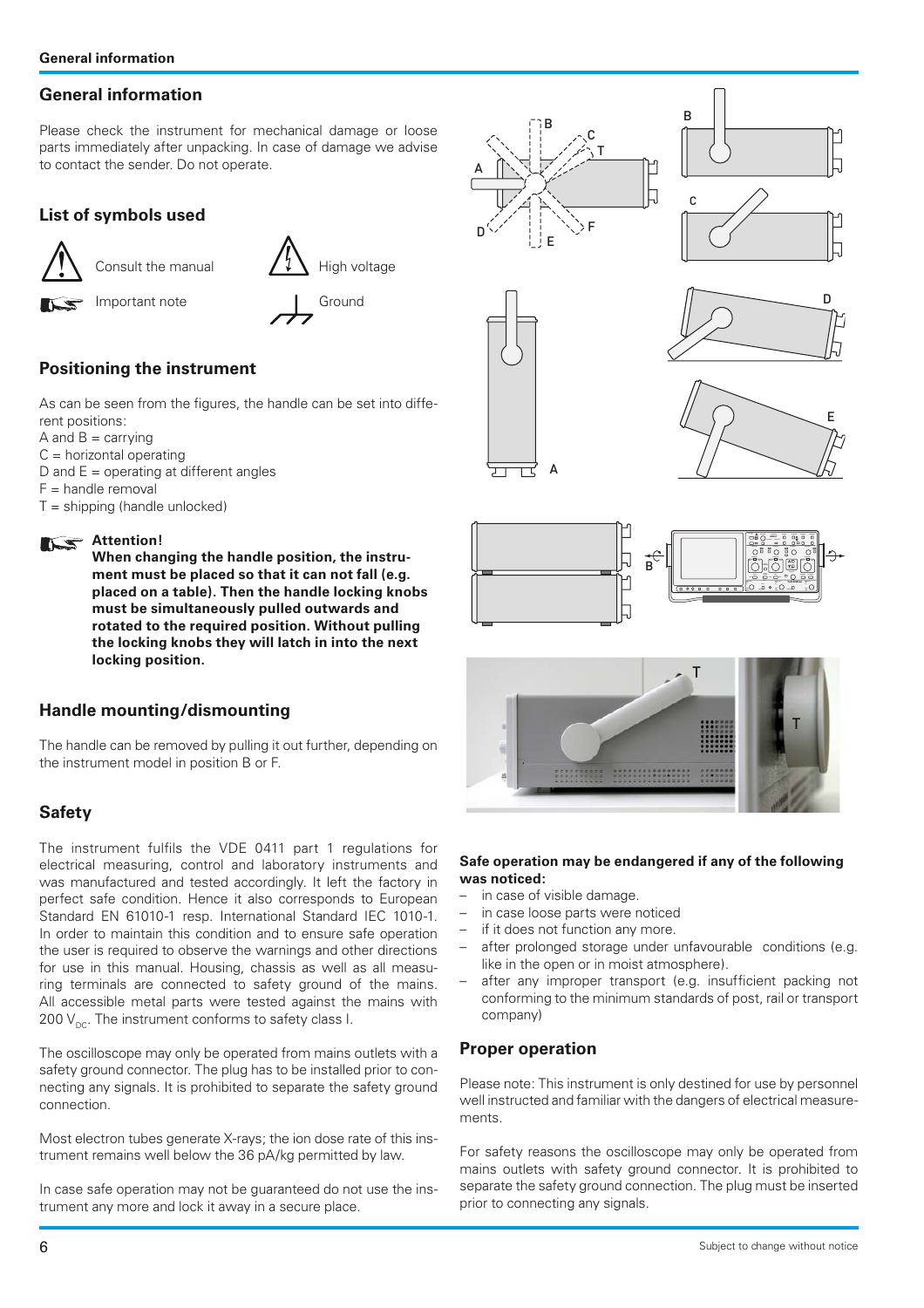#### **CAT I**

This oscilloscope is destined for measurements in circuits not connected to the mains or only indirectly. Direct measurements, i.e. with a galvanic connection to circuits corresponding to the categories II, III, or IV are prohibited!

The measuring circuits are considered not connected to the mains if a suitable isolation transformer fulfilling safety class II is used. Measurements on the mains are also possible if suitable probes like current probes are used which fulfil the safety class II. The measurement category of such probes must be checked and observed.

#### **Measurement categories**

The measurement categories were derived corresponding to the distance from the power station and the transients to be expected hence. Transients are short, very fast voltage or current excursions which may be periodic or not.

#### Measurement CAT IV:

Measurements close to the power station, e.g. on electricity meters

#### Measurement CAT III:

Measurements in the interior of buildings (power distribution installations, mains outlets, motors which are permanently installed).

#### Measurement CAT II:

Measurements in circuits directly connected to the mains (household appliances, power tools etc).

Measurement CAT I:

Electronic instruments and circuits which contain circuit breakers resp. fuses.

#### **Environment of use.**

The oscilloscope is destined for operation in industrial, business, manufacturing, and living sites.

## **Environmental conditions**

Operating ambient temperature: +5 °C to +40 °C. During transport or storage the temperature may be –20 °C to +70°C.

Please note that after exposure to such temperatures or in case of condensation proper time must be allowed until the instrument has reached the permissible temperature, resp. until the condensation has evaporated before it may be turned on! Ordinarily this will be the case after 2 hours.

The oscilloscope is destined for use in clean and dry environments. Do not operate in dusty or chemically aggressive atmosphere or if there is danger of explosion.

The operating position may be any, however, sufficient ventilation must be ensured (convection cooling). Prolonged operation requires the horizontal or inclined position.

## **Do not obstruct the ventilation holes!**

values. Specifications are valid after a 30 minute warm-up period between 15 and 30 degr. C. Specifications without tolerances are average

#### **Warranty and repair**

HAMEG instruments are subjected to a strict quality control. Prior to leaving the factory, each instrument is burnt-in for 10 hours. By intermittent operation during this period almost all defects are detected. Following the burn-in, each instrument is tested for function and quality, the specifications are checked in all operating modes; the test gear is calibrated to national standards.

The warranty standards applicable are those of the country in which the instrument was sold. Reclamations should be directed to the dealer.

#### **Only valid in EU countries**

In order to speed reclamations customers in EU countries may also contact HAMEG directly. Also, after the warranty expired, the HAMEG service will be at your disposal for any repairs.

#### **Return material authorization (RMA):**

Prior to returning an instrument to HAMEG ask for a RMA number either by internet (http://www.hameg.com) or fax. If you do not have an original shipping carton, you may obtain one by calling the HAMEG service dept (++49 (0) 6182 800 500) or by sending an email to service@hameg.com.

## **Maintenance**

Clean the outer shell using a dust brush in regular intervals. Dirt can be removed from housing, handle, all metal and plastic parts using a cloth moistened with water and 1 % detergent. Greasy dirt may be removed with benzene (petroleum ether) or alcohol, there after wipe the surfaces with a dry cloth. Plastic parts should be treated with an antistatic solution destined for such parts. No fluid may enter the instrument. Do not use other cleansing agents as they may adversely affect the plastic or lacquered surfaces.

## **Line voltage**

The instrument has a wide range power supply from 105 to 253 V, 50 or 60 Hz ±10%. There is hence no line voltage selector.

The line fuse is accessible on the rear panel and part of the line input connector. Prior to exchanging a fuse the line cord must be pulled out. Exchange is only allowed if the fuse holder is undamaged, it can be taken out using a screwdriver put into the slot. The fuse can be pushed out of its holder and exchanged.

The holder with the new fuse can then be pushed back in place against the spring. It is prohibited to "repair" blown fuses or to bridge the fuse. Any damages incurred by such measures will void the warranty.

**Type of fuse:**  Size 5 x 20 mm; 250V~, C; IEC 127, Bl. III; DIN 41 662 (or DIN 41 571, Bl. 3). Cut off: slow blow (T) 0,8A.

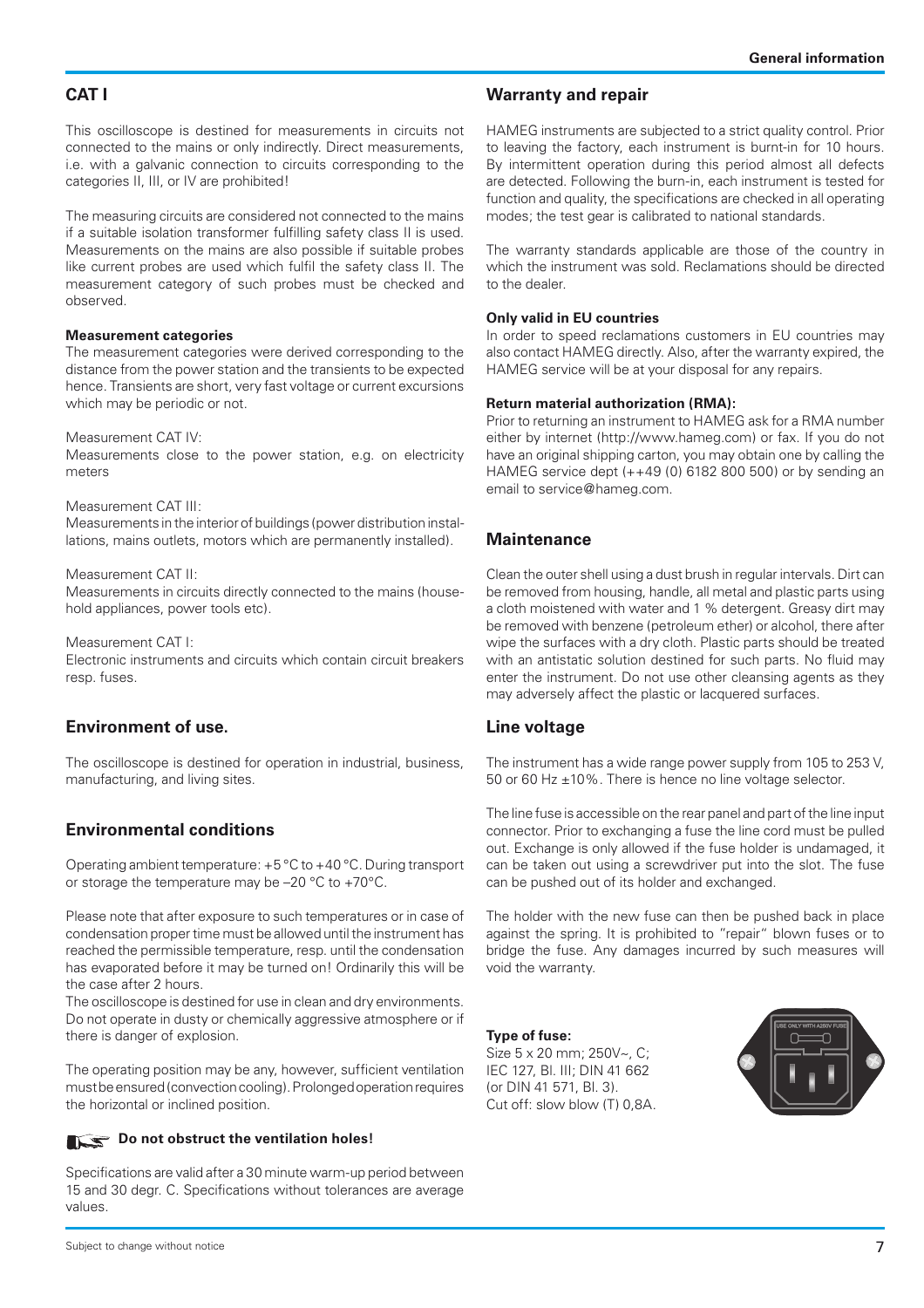## **Type of signal voltage**

With the **HM303-6**, most repetitive signals in the frequency range up to **at least 35MHz** (-3dB) can be examined.

Sinewave signals of **50MHz** are displayed with a height of approx. 50% (-6dB). However when examining square or pulse type waveforms, attention must be paid to the **harmonic content** of such signals. The repetition frequency (fundamental frequency) of the signal must therefore be significantly smaller than the upper limit frequency of the vertical amplifier. Displaying composite signals can be difficult, especially if they contain no repetitive higher amplitude content which can be used for triggering. This is the case with bursts, for instance. To obtain a well-triggered display in this case, the assistance of the **variable holdoff** and/or **variable time control** may be required. Television **video signals** are relatively easy to trigger using the built-in **TV-Sync-Separator (TV).** For optional operation as a DC or AC voltage amplifier, the vertical amplifier input is provided with a **DC/AC** switch. The **DC** position should only be used with a series-connected attenuator probe or at very low frequencies or if the measurement of the DC voltage content of the signal is absolutely necessary.

When displaying very low frequency pulses, the flat tops may be sloping with **AC** coupling of the vertical amplifier (**AC** limit frequency approx. 1.6 Hz for 3dB). In this case, **DC** operation is preferred, provided the signal voltage is not superimposed on a too high DC level. Otherwise a capacitor of adequate capacitance must be connected to the input of the vertical amplifier with DC coupling. This capacitor must have a sufficiently high breakdown voltage rating. **DC** coupling is also recommended for the display of logic and pulse signals, especially if the pulse duty factor changes constantly. Otherwise the display will move upwards or downwards at each change. Pure direct voltages can only be measured with **DC**-coupling.

#### **Amplitude Measurements**

In general electrical engineering, alternating voltage data normally refers to effective values (rms = root-mean-square value). However, for signal magnitudes and voltage designations in oscilloscope measurements, the peak-to-peak voltage (Vpp) value is applied. The latter corresponds to the real potential difference between the most positive and most negative points of a signal waveform.

If a sinusoidal waveform, displayed on the oscilloscope screen, is to be converted into an effective (rms) value, the resulting peak-to-peak value must be divided by  $2x\sqrt{2} = 2.83$ . Conversely, it should be observed that sinusoidal voltages indicated in Vrms (Veff) have 2.83 times the potential difference in  $V_{\text{pp}}$ . The relationship between the different voltage magnitudes can be seen from the following figure.



#### **Voltage values of a sine curve**

 $V$ rms = effective value;  $Vp=$  simple peak or crest value; Vpp = peak-to-peak value; Vmom = momentary value.

The minimum signal voltage which must be applied to the Y input for a trace of 1div. height is **1mVpp** when the **Y-MAG. x5** pushbutton is depressed, the **VOLTS/DIV**. switch is set to 5mV/div., and the vernier is set to **CAL** by turning the **fine adjustment knob** of the **VOLTS/DIV.** switch fully clockwise. However, smaller signals than this may also be displayed. The **deflection coefficients** on the input attenuators are indicated in **mV/div.** or **V/div.** (peak-to-peak value).

The magnitude of the applied voltage is ascertained by multiplying the selected deflection coefficient by the vertical display height in div.

If an attenuator probe x10 is used, a further multiplication by a factor of 10 is required to ascertain the correct voltage value.

For exact amplitude measurements, the variable control on the attenuator switch must be set to its calibrated detent **CAL.** When turning the variable control ccw, the sensitivity will be reduced by a factor of 2.5.

Therefore every intermediate value is possible within the 1-2- 5 sequence.

With direct connection to the vertical input, signals **up to 400Vpp** may be displayed (attenuator set to **20V/div.**, variable control to left stop).

With the designations

- **H** = **display height in div.**,
- **U** = **signal voltage in Vpp** at the vertical input,
- **D** = **deflection coefficient in V/div.** at attenuator switch,

the required value can be calculated from the two given quantities:

$$
U = D \cdot H \qquad H = \frac{U}{D} \qquad D = \frac{U}{H}
$$

However, these three values are not freely selectable. They have to be within the following limits (trigger threshold, accuracy of reading):

- **H** between 0.5 and 8div., if possible 3.2 to 8div.,
- **U** between 0.5mVpp and 160Vpp,
- **D** between 1mV/div. and 20V/div. in 1-2-5 sequence.

#### Examples:

Set deflection coefficient  $D = 50$ mV/div. 0.05V/div., observed display height  $H = 4.6$ div. required voltage  $U = 0.05 \cdot 4.6 = 0.23 \text{Vpp}$ .

Input voltage  $U = 5Vpp$ , set deflection coefficient  $D = 1$ V/div. required display height  $H = 5:1 = 5$ div.

Signal voltage  $U = 230$ Vrms $\cdot 2\sqrt{2} = 651$ Vpp (voltage > 160Vpp, with probe 10:1:  $U = 65.1$ Vpp), desired display height  $H = min.$  3.2div., max. 8div. max. deflection coefficient  $D = 65.1:3.2 = 20.3$ V/div. min. deflection coefficient  $D = 65.1.8 = 8.1$ V/div., adjusted deflection coefficient  $D = 10V/div$ .

**The input voltage must not exceed 400V, independent from the polarity.** If an AC voltage which is superimposed on a DC voltage is applied, the maximum peak value of both voltages must not exceed + or –400V. So for AC voltages with a mean value of zero volt the maximum peak to peak value is 800Vpp. If attenuator probes with higher limits are used, the probes limits are valid only if the oscilloscope is set to DC input coupling.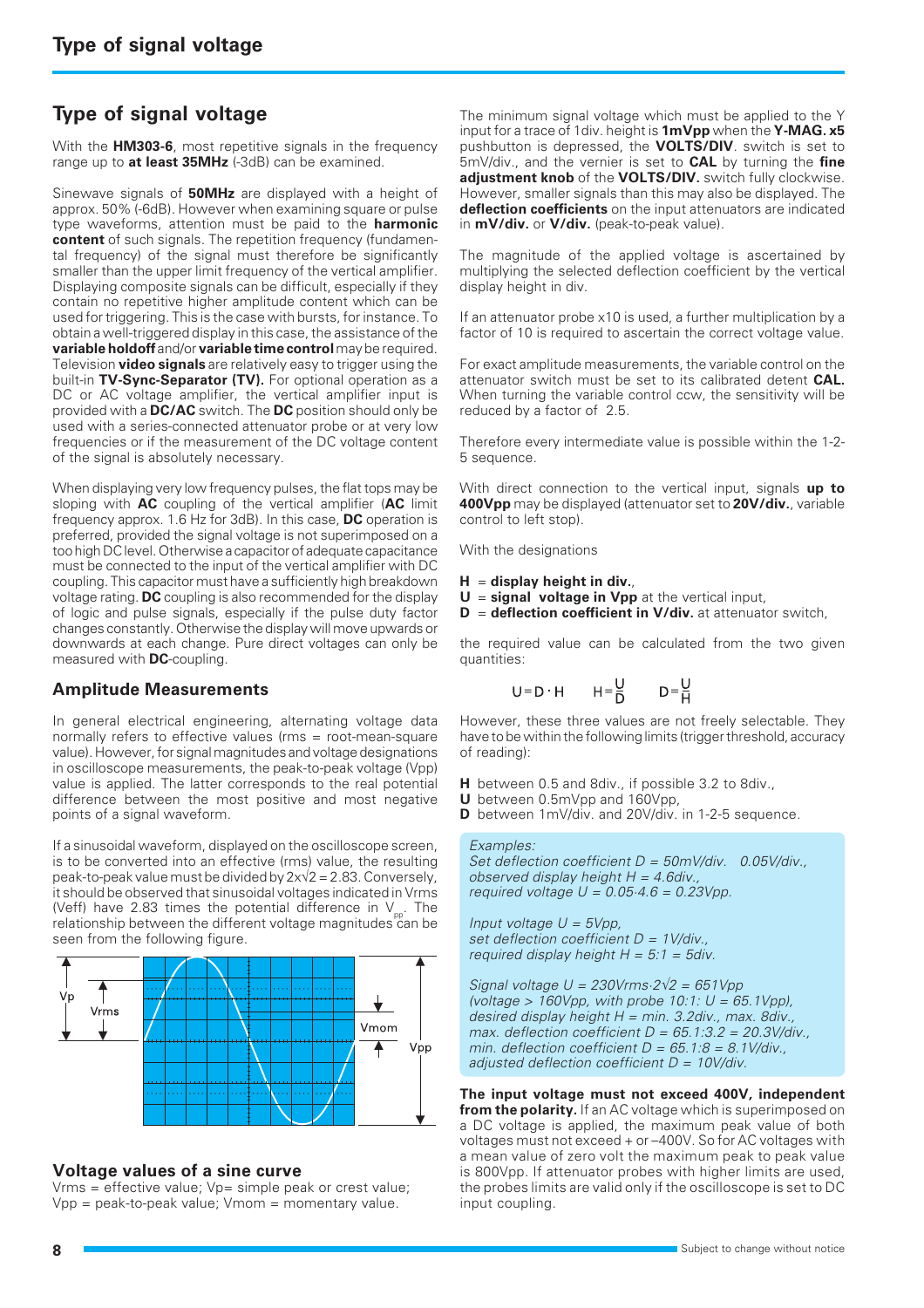If DC voltages are applied under AC input coupling conditions the oscilloscope maximum input voltage value remains 400V. The attenuator consists of a resistor in the probe and the  $1\text{M}\Omega$ input resistor of the oscilloscope, which are disabled by the AC input coupling capacity when AC coupling is selected. This also applies to DC voltages with superimposed AC voltages. It also must be noted that due to the capacitive resistance of the AC input coupling capacitor, the attenuation ratio depends on the signal frequency. For sinewave signals with frequencies higher than 40Hz this influence is negligible.

In the GD (ground coupling) setting, the signal path is interrupted directly beyond the input. This causes the attenuator to be disabled again, but now for both DC and AC voltages.

With the above listed exceptions **HAMEG** 10:1 probes can be used for DC measurements up to 600V or AC voltages (with a mean value of zero volt) of 1200Vpp. The 100:1 probe HZ53 allows for 1200V DC or 2400Vpp for AC.

It should be noted that its ACpeak value is derated at higher frequencies. If a normal x10 probe is used to measure high voltages there is the risk that the compensation trimmer bridging the attenuator series resistor will break down causing damage to the input of the oscilloscope. However, if for example only the residual ripple of a high voltage is to be displayed on the oscilloscope, a normal x10 probe is sufficient. In this case, an appropriate high voltage capacitor (approx. 22- 68nF) must be connected in series with the input tip of the probe.



## **Total value of input voltage**

The dotted line shows a voltage alternating at zero volt level. If superimposed on a DC voltage, the addition of the positive peak and the DC voltage results in the max. voltage (DC + ACpeak).

With **Y-POS.** control (input coupling to **GD**) it is possible to use a horizontal graticule line as **reference line for ground potential** before the measurement. It can lie below or above the horizontal central line according to whether positive and/ or negative deviations from the ground potential are to be measured.

## **Time Measurements**

As a rule, most signals to be displayed are periodically repeating processes, also called periods. The number of periods per second is the repetition frequency. Depending on the time base setting of the **TIME/DIV.** switch, one or several signal periods or only a part of a period can be displayed. The time coefficients are stated in **s/div.**, **ms/div.** and **µs/div.** on the **TIME/DIV.**-switch. The scale is accordingly divided into three fields.

The duration of a signal period or a part of it is determined by multiplying the relevant time (horizontal distance in div.) by the time coefficient set on the **TIME/DIV.**-switch.

**The variable time control (identified with an arrow knob cap) must be in its calibrated position CAL.** (arrow pointing horizontally to the right).

With the designations

- $L =$  displayed wave **length in div.** of one period,
- **T** = **time in seconds** for one period,
- **F** = recurrence **frequency in Hz** of the signal,
- **Tc** = **time coefficient in s/div.** on time base switch and the relation  $F = 1/T$ , the following equations can be stated:

$$
T = L \cdot T_c \qquad L = \frac{T}{T_c} \qquad T_c = \frac{T}{L}
$$

$$
F = \frac{1}{L \cdot T_c} \qquad L = \frac{1}{F \cdot T_c} \qquad T_c = \frac{1}{L \cdot F}
$$

With depressed X-MAG. (x10) pushbutton the Tc value must be divided by 10.

However, these four values are not freely selectable. They have to be within the following limits:

- **L** between 0.2 and 10div., if possible 4 to 10div.,
- **T** between 0.01µs and 2s,
- **F** between 0.5Hz and 30MHz,
- **Tc** between 0.1µs/div. and 0.2s/div. in 1-2-5 sequence (with **X-MAG. (x10)** in out position), and
- **Tc** between 10ns/div. and 20ms/div. in 1-2-5 sequence (with pushed **X-MAG. (x10)** pushbutton).

Examples:

Displayed wavelength  $L = 7$ div., set time coefficient  $Tc = 0.1 \mu s/div$ . required period  $T = 7 \times 0.1 \times 10^{-6} = 0.7 \mu s$ required rec. freq.  $F = 1:(0.7 \times 10^{-6}) = 1.428$ MHz.

Signal period  $T = 1s$ , set time coefficient Tc = 0.2s/div., required wavelength  $L = 1:0.2 = 5$ div..

Displayed ripple wavelength  $L = 1$ div. set time coefficient Tc = 10ms/div., required ripple freq.  $F = 1/(1 \times 10 \times 10^3) = 100$ Hz.

TV-line frequency  $F = 15625$ Hz, set time coefficient Tc = 10us/div., required wavelength  $L = 1/(15 625 \times 10^{-5}) = 6.4$ div..

Sine wavelength  $L = min$ . 4div., max. 10div., Frequency  $F = 1kHz$ , max. time coefficient  $Tc = 1/(4 \times 10^3) = 0.25 \text{ms/div}$ . min. time coefficient  $Tc = 1/(10x10^3) = 0.1 \text{ms/div}$ . set time coefficient Tc = 0.2ms/div., required wavelength  $L = 1:(10^3 \times 0.2 \times 10^3) = 5$ div.

Displayed wavelength  $L = 0.8$ div., set time coefficient Tc = 0.5µs/div., pressed X-MAG. (x10) button:  $T_c = 0.05 \mu s$ /div. required rec. freq.  $F = 1:(0.8 \times 0.05 \times 10^{6}) = 25$ MHz, required period  $\dot{T} = 1$ :(25x10<sup>6</sup>) = 40ns.

If the time is relatively short as compared with the complete signal period, an expanded time scale should always be applied (**X-MAG. x10** button pressed). In this case, the ascertained time values have to be divided by **10**. The time interval of interest can be shifted to the screen center using the **X-POS**. control.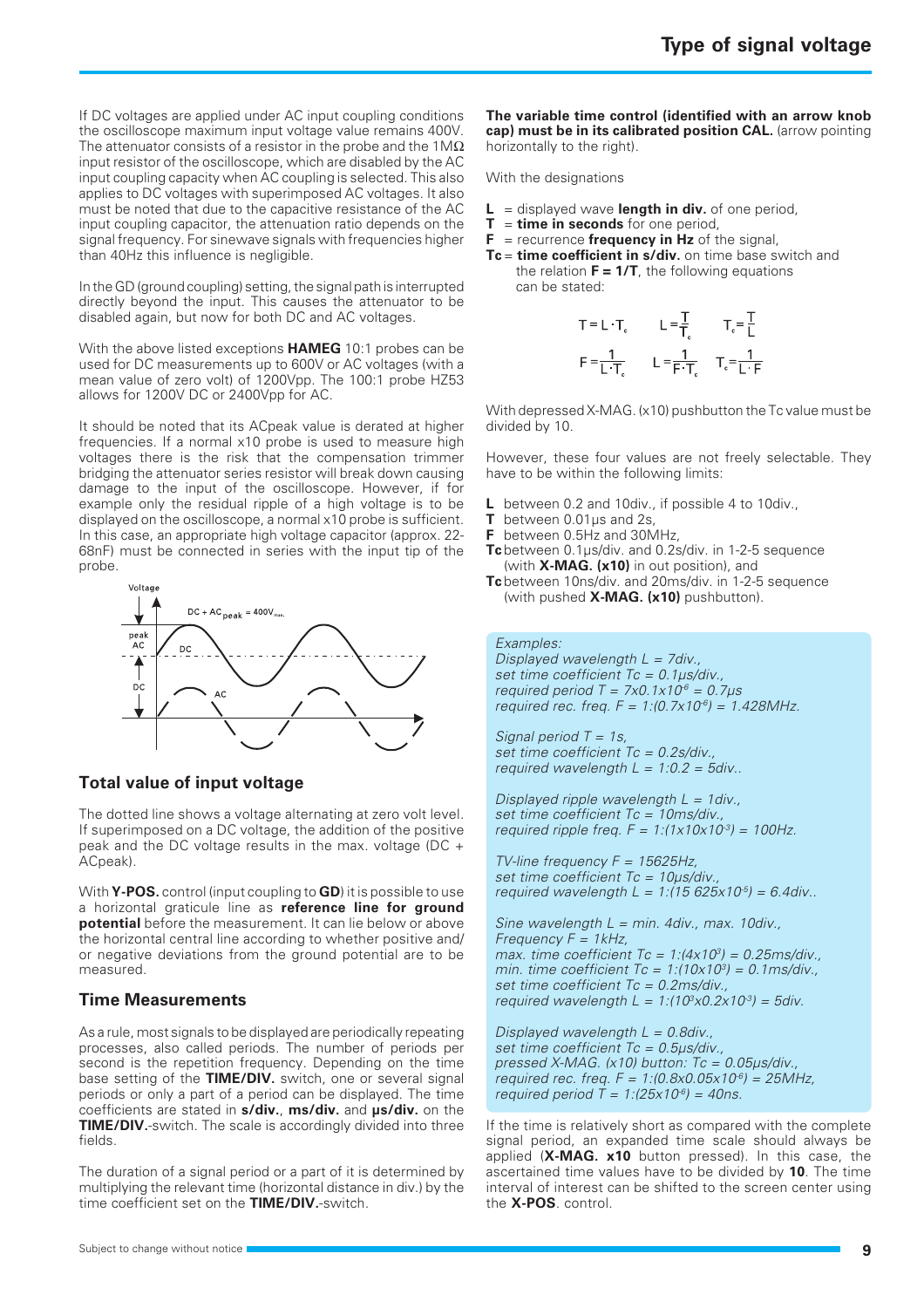When investigating pulse or square waveforms, the critical feature is the **risetime of the voltage step**. To ensure that transients, ramp-offs, and bandwidth limits do not unduly influence the measuring accuracy, the risetime is generally measured between **10%** and **90%** of the vertical pulse height. For measurement adjust the Y attenuator switch with its variable control together with the **Y-POS.** control so that the pulse height is precisely aligned with the 0% and 100% lines of the internal graticule. The 10% and 90% points of the signal will now coincide with the 10% and 90% graticule lines. **The risetime is given by the product of the horizontal distance in div. between these two coincidence points and the time coefficient setting**. If X x10 magnification is used, this product must be divided by 10. The **fall time** of a pulse can also be measured by using this method.

The following figure shows correct positioning of the oscilloscope trace for accurate risetime measurement.



With a time coefficient of 0.2µs/div. and pushed X-MAG x10 button the example shown in the above figure results in a measured total risetime of

 $t_{\text{tot}} = 1.6$ div x 0.2 $\mu$ s/div. / 10 = **32ns** 

When very fast risetimes are being measured, the risetimes of the oscilloscope amplifier and of the attenuator probe has to be deducted from the measured time value. The risetime of the

$$
t_{\textrm{\tiny{r}}}=\sqrt{{t_{\textrm{\tiny{tot}}}^{2}}-{t_{\textrm{\tiny{osc}}}^{2}}-{t_{\textrm{\tiny{p}}}^{2}}}
$$

signal can be calculated using the following formula.

In this  $t_{tot}$  is the total measured risetime,  $t_{osc}$  is the risetime of the oscilloscope amplifier (approx. 10ns), and tp the risetime of the probe (e.g. = 2ns). If  $t_{\text{tot}}$  is greater than 100ns, then  $t_{\text{tot}}$  can be taken as the risetime of the pulse, and calculation is unnecessary.

Calculation of the example in the figure above results in a signal risetime

$$
t_{r} = \sqrt{32^2 - 10^2 - 2^2} = 30,3ns
$$

The measurement of the rise or fall time is not limited to the trace dimensions shown in the above diagram. It is only particularly simple in this way. In principle it is possible to measure in any display position and at any signal amplitude. It is only important that the full height of the signal edge of interest is visible in its full length at not too great steepness and that the horizontal distance at 10% and 90% of the amplitude is measured. If the edge shows rounding or overshooting, the 100% should not be related to the peak values but to the mean pulse heights. Breaks or peaks (glitches) next to the edge are also not taken into account. With very severe transient distortions, the rise and fall time measurement has little meaning. For amplifiers with approximately constant group delay (therefore good pulse transmission performance) the following numerical relationship between rise time **tr** (**in ns**) and bandwidth **B** (**in MHz**) applies:

$$
t_r = \frac{350}{B}
$$
  $B = \frac{350}{t_r}$ 

#### **Connection of Test Signal**

#### **Caution:**

**When connecting unknown signals to the oscilloscope input, always use automatic triggering and set the DC-AC input coupling switch to AC. The attenuator switch should initially be set to 20V/div.**

Sometimes the trace will disappear after an input signal has been applied. The attenuator switch must then be turned back to the left, until the vertical signal height is only 3-8div. With a signal amplitude greater than  $160V_{\text{pp}}$ , an attenuator probe must be inserted before the vertical input. If, after applying the signal, the trace is nearly blanked, the period of the signal is probably substantially longer than the set value on the **TIME/DIV.** switch. It should be turned to the left to an adequately larger time coefficient.

The signal to be displayed can be connected directly to the Yinput of the oscilloscope with a shielded test cable such as HZ 32 or HZ 34, or reduced through a x10 or x100 attenuator probe. The use of test cables with high impedance circuits is only recommended for relatively low frequencies (up to approx. 50kHz). For higher frequencies, the signal source must be of low impedance, i.e. matched to the characteristic resistance of the cable (as a rule 50Ω). Especially when transmitting square and pulse signals, a resistor equal to the characteristic impedance of the cable must also be connected across the cable directly at the Y-input of the oscilloscope. When using a 50 $\Omega$  cable such as the HZ 34, a 50 $\Omega$  through termination type HZ22 is available from **HAMEG**.

When transmitting square signals with short rise times, transient phenomena on the edges and top of the signal may become visible if the correct termination is not used. A terminating resistance is sometimes recommended with sine signals as well. Certain amplifiers, generators or their attenuators maintain the nominal output voltage independent of frequency only if their connection cable is terminated with the prescribed resistance. Here it must be noted that the terminating resistor HZ22 will only dissipate a maximum of 2 Watts. This power is reached with 10 Vrms or at 28.3  $V_{\text{pp}}$  with sine signal.

If a x10 or x100 attenuator probe is used, no termination is necessary. In this case, the connecting cable is matched directly to the high impedance input of the oscilloscope. When using attenuators probes, even high internal impedance sources are only slightly loaded (approx. 10MΩ II 16pF or 100MΩ II 9pF with HZ53). Therefore, if the voltage loss due to the attenuation of the probe can be compensated by a higher amplitude setting, the probe should always be used. The series impedance of the probe provides a certain amount of protection for the input of the vertical amplifier. Because of their separate manufacture, all attenuator probes are only partially compensated, therefore accurate compensation must be performed on the oscilloscope (see "Probe compensation" ).

Standard attenuator probes on the oscilloscope normally reduce its bandwidth and increase the rise time. In all cases where the oscilloscope bandwidth must be fully utilized (e.g. for pulses with steep edges) we strongly advise using the **probes HZ51** (x10) **HZ52** (x10 HF) and **HZ54** (x1 and x10). This can save the purchase of an oscilloscope with larger bandwidth and has the advantage that defective components can be ordered from **HAMEG** and replaced by oneself. The probes mentioned have a HF-calibration in addition to low frequency calibration adjustment. Thus a group delay correction to the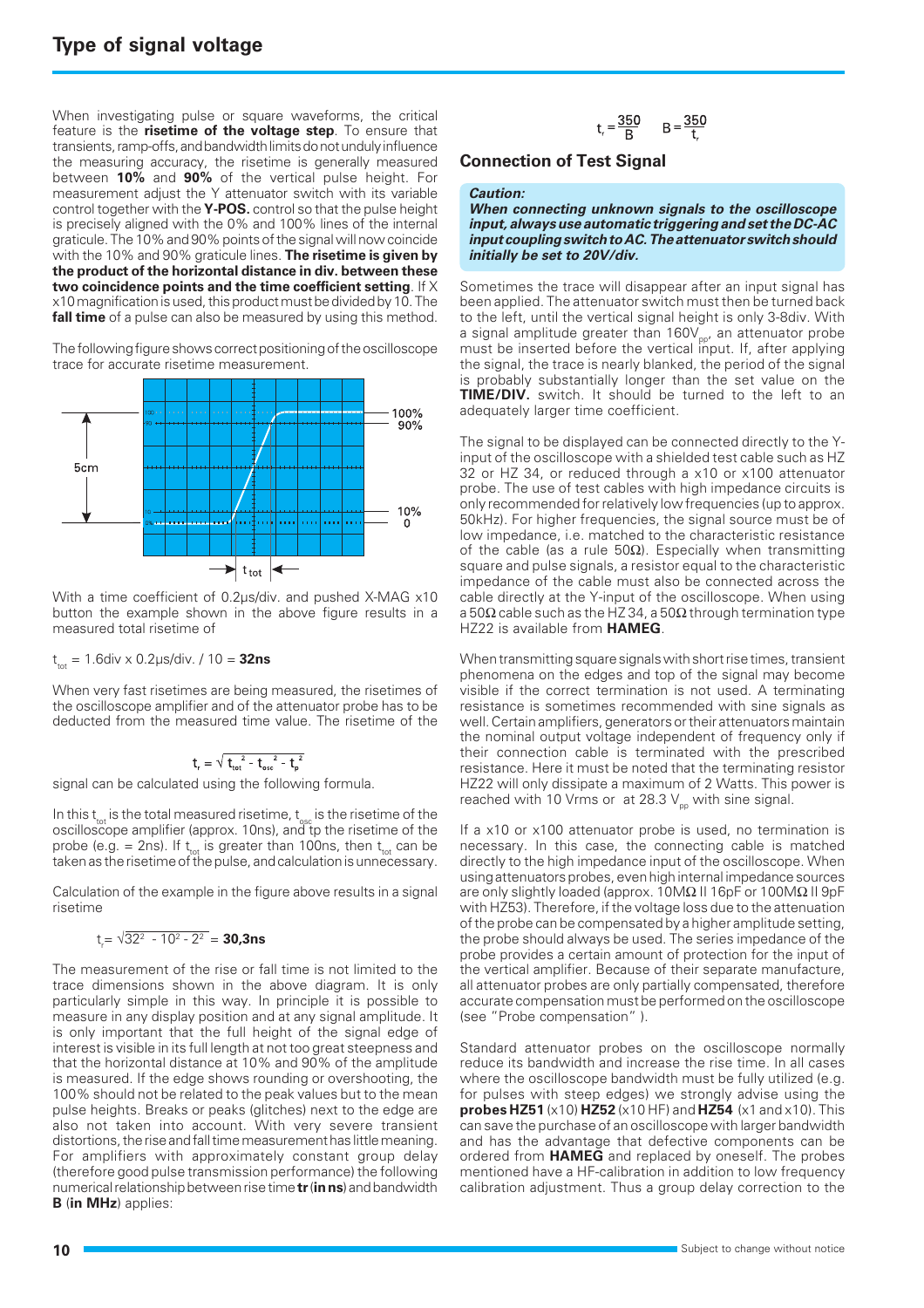upper limit frequency of the oscilloscope is possible with the aid of an 1MHz calibrator, e.g. HZ60.

In fact the bandwidth and rise time of the oscilloscope are not noticeably changed with these probe types and the waveform reproduction fidelity can even be improved because the probe can be matched to the oscilloscopes individual pulse response.

**If a x10 or x100 attenuator probe is used, DC input coupling must always be used at voltages above 400V**. With AC coupling of low frequency signals, the attenuation is no longer independent of frequency, pulses can show pulse tilts. Direct voltages are suppressed but load the oscilloscope input coupling capacitor concerned. Its voltage rating is max. 400V (DC + peak AC). **DC** input coupling is therefore of quite special importance with a x100 attenuation probe which usually has a voltage rating of max. 1200 V (DC + peak AC). A **capacitor** of corresponding capacitance and voltage rating may be connected in **series with the attenuator** probe input for blocking DC voltage (e.g. for hum voltage measurement).

With all attenuator probes, the **maximum AC input voltage** must be **derated** with frequency usually above 20kHz. Therefore the derating curve of the attenuator probe type concerned must be taken into account.

The selection of the ground point on the test object is important when displaying small signal voltages. It should always be as close as possible to the measuring point. If this is not done, serious signal distortion may result from spurious currents through the ground leads or chassis parts. The ground leads on attenuator probes are also particularly critical. They should be as short and thick as possible. When the attenuator probe is connected to a BNC-socket, a BNC-adapter, which is often supplied as probe accessory, should be used. In this way ground and matching problems are eliminated.

Hum or interference appearing in the measuring circuit (especially when a small deflection coefficient is used) is possibly caused by multiple grounding because equalizing currents can flow in the shielding of the test cables (voltage drop between the protective conductor connections, caused by external equipment connected to the mains/line, e.g. signal generators with interference protection capacitors).

## **First Time Operation**

**Before applying power** to the oscilloscope it is recommended that the following simple procedures are performed:

- Check that all pushbuttons are in the **out** position, i.e. released.
- Rotate the variable controls with arrows, i.e. **TIME/DIV.** variable control, **CH I** and **CH II** attenuator variable controls, and **HOLDOFF** control to their calibrated detent.
- Set all controls with marker lines to their midrange position (marker lines pointing vertically).
- The **TRIG. MODE** selector switch should be set to the position uppermost (AC).
- Both **GD** input coupling pushbutton switches for **CH I** and **CH II** should be set to the **GD** position.

Switch on the oscilloscope by depressing the red **POWER** pushbutton. An LED will illuminate to indicate working order. The trace, displaying one baseline, should be visible after a short warm-up period of approx. 10 seconds. Adjust **Y-POS.I** and **X-POS.** controls to center the baseline. Adjust **INTENS** (intensity) and **FOCUS** controls for medium brightness and optimum sharpness of the trace. The oscilloscope is now ready for use.

If only a spot appears (**CAUTION!** CRT phosphor can be damaged), reduce the intensity immediately and check that the **XY** pushbutton is in the released (out) position. If the trace is not visible, check the correct positions of all knobs and switches (particularly **AT/NM** button in out position).

To obtain the maximum life from the cathode-ray tube, the minimum intensity setting necessary for the measurement in hand and the ambient light conditions should be used.

**Particular care is required when a single spot is displayed,** as a very high intensity setting may cause damage to the fluorescent screen of the CRT. Switching the oscilloscope off and on at short intervals stresses the cathode of the CRT and should therefore be avoided.

The instrument is so designed that even incorrect operation will not cause serious damage. The pushbuttons control only minor functions, and it is recommended that before commencement of operation all pushbuttons are in the "out" position. After this the pushbuttons can be operated depending upon the mode of operation required.

## **Trace Rotation TR**

In spite of Mumetal-shielding of the CRT, effects of the earth's magnetic field on the horizontal trace position cannot be completely avoided. This is dependent upon the orientation of the oscilloscope on the place of work. A centerd trace may not align exactly with the horizontal center line of the graticule. A few degrees of misalignment can be corrected by a potentiometer accessible through an opening on the front panel marked **TRACE ROTATION**.

#### **Probe compensation and use**

To display an undistorted waveform on an oscilloscope, the probe must be matched to the individual input impedance of the vertical amplifier.

For this purpose a square wave signal with a very fast rise time and minimum overshoot should be used, as the sinusoidal contents cover a wide frequency range. The frequency accuracy and the pulse duty factor are not of such importance.

The built-in calibration generator provides a square wave signal with a very fast risetime (<4ns), and switch-selectable frequencies of approx. 1kHz and 1MHz from the output socket below the CRT screen.

#### **This signal should not be used for frequency calibration!**

The output provides 0.2Vpp 1% (tr <4ns) for x10 probes. When the Y deflection coefficient is set to 5mV/div, the calibration voltage corresponds to a vertical display of 4 divisions (x10 probe).

The output sockets have an internal diameter of 4.9mm to accommodate the internationally accepted shielding tube diameter of modern Probes and F-series slimline probes. Only this type of construction ensures the extremely short ground connections which are essential for an undistorted waveform reproduction of non-sinusoidal high frequency signals.

#### **Adjustment at 1kHz**

The C-trimmer adjustment (low frequency) compensates the capacitive loading on the oscilloscope input (approx. 20 pF for the HM303-6). By this adjustment, the capacitive division assumes the same ratio as the ohmic voltage divider to ensure the same division ratio for high and low frequencies.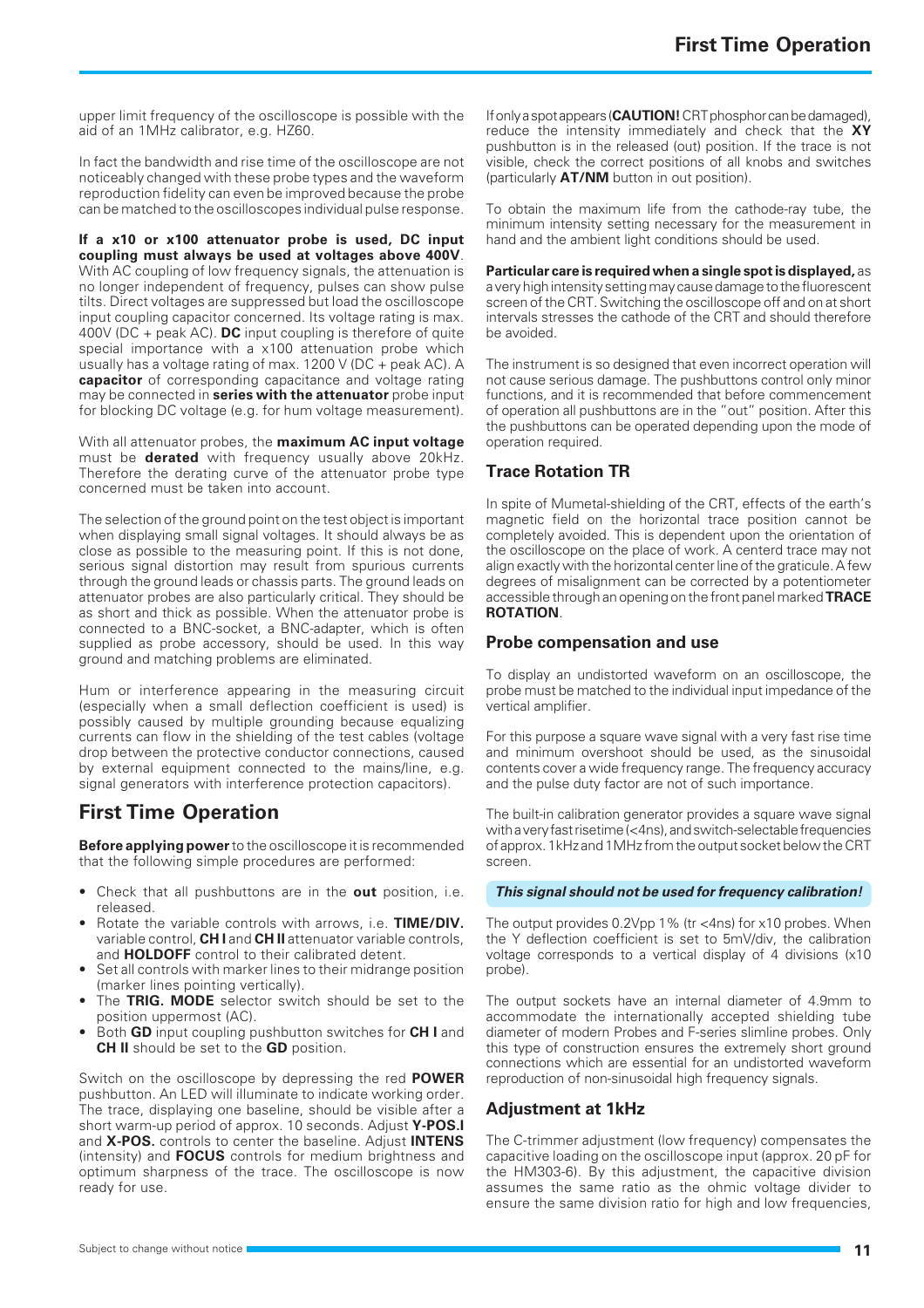as for DC. (For x1 probes or switchable probes set to x1, this adjustment is neither required nor possible). A baseline exactly parallel to the horizontal graticule lines is a major condition for accurate probe adjustments. (See also "Trace rotation").

Connect the probes (Types **HZ51**, **52**, **54**, or **HZ36**) to the **CH I** input. All pushbuttons should be released (in the out position). Set input coupling to DC, the attenuator to 5 mV/div., and TIME/ DIV. switch to 0.2 ms/div., and all variable controls to CAL. position. Plug the probe tip into the calibrator output socket.



Approximately 2 complete waveform periods are displayed on the CRT screen. Now the compensation trimmer has to be adjusted. The location of the low frequency compensation trimmer can be found in the probe information sheet. Adjust the trimmer with the insulating screw driver provided until the tops of the square wave signal are exactly parallel to the horizontal graticule lines (see 1 kHz diagram). The signal height should then be 4 div.  $0.16$ div. (= 4 % (oscilloscope 3%) and probe 1%) ). During this adjustment, the signal edges will remain invisible.

## **Adjustment at 1MHz**

Probes HZ51, 52 and 54 can also be HF-compensated. They incorporate resonance de-emphasing networks (R-trimmer in conjunction with capacitors) which permit probe compensation in the range of the upper frequency limit of the vertical oscilloscope amplifier. Only this compensative adjustment ensures optimum utilisation of the full bandwidth, together with constant group delay at the high frequency end, thereby reducing characteristic transient distortion near the leading edge (e.g. overshoot, rounding, ringing, holes or bumps) to an absolute minimum.

Using the probes **HZ51**, **52** and **54**, the full bandwidth of the **HM303-6** can be utilized without risk of unwanted waveform distortion.

Prerequisite for this HF compensation is a square wave generator with fast risetime (typically 4 ns), and low output impedance (approx. 50Ω), providing 0.2V at a frequency of approx. 1MHz. The calibrator output of the HM303-6 meets these requirements when the CAL. pushbutton is depressed.

Connect the probe to **CH I** input. Depress the CAL. pushbutton for 1MHz. All other pushbuttons should be released (out position). Set the **CH I** input coupling to **DC**, attenuator switch to **5mV/div**, and **TIME/DIV.** switch to **0.2µs/div**. Set all variable controls to CAL. position.

Insert the probe tip into the output socket. A waveform will be displayed on the CRT screen, with leading and trailing edges clearly visible. For the HF-adjustment now to be performed, it will be necessary to observe the rising edge as well as the upper left corner of the pulse top. The location of the high frequency compensation trimmer(s) can also be found in the probe information sheet. These R-trimmer(s) have to be adjusted such that the beginning of the pulse is as straight as possible. Overshoot or excessive rounding are unacceptable.

The adjustment is relatively easy if only one adjusting point is present. In case of several adjusting points the adjustment is

slightly more difficult, but causes a better result. The rising edge should be as steep as possible, with a pulse top remaining as straight and horizontal as possible.



After completion of the HF-adjustment, the signal amplitude displayed on the CRT screen should have the same value as during the 1kHz adjustment.

Probes other than those mentioned above, normally have a larger tip diameter and may not fit into the calibrator outputs. Whilst it is not difficult for an experienced operator to build a suitable adapter, it should be pointed out that most of these probes have a slower risetime with the effect that the total bandwidth of scope together with probe may fall far below that of the HM303-6. Furthermore, the HF-adjustment feature is nearly always missing so that waveform distortion can not be entirely excluded.

The adjustment sequence must be followed in the order described, i.e. first at 1kHz, then at 1MHz. The calibrator frequencies should not be used for time base calibration. The pulse duty cycle deviates from 1:1 ratio. Prerequisites for precise and easy probe adjustments, as well as checks of deflection coefficients, are straight horizontal pulse tops, calibrated pulse amplitude, and zero-potential at the pulse base. Frequency and duty cycle are relatively uncritical. For interpretation of transient response, fast pulse risetimes and low-impedance generator outputs are of particular importance. Providing these essential features, as well as switch-selectable output-frequencies, the calibrator of the HM303-6 can, under certain conditions, replace expensive squarewave generators when testing or compensating wideband-attenuators or amplifiers. In such a case, the input of an appropriate circuit will be connected to the CALIBRATOR-output via a suitable probe.

The voltage provided at a high-impedance input (1MΩ II 15- 30pF) will correspond to the division ratio of the probe used (x10 = 20mVpp). Suitable probes are **HZ51**, **52**, and **54**.

#### **Operating modes of the vertical amplifiers**

The vertical amplifier is set to the desired operating mode by using the 3 pushbuttons (**CH I/II**, **DUAL** and **ADD**) underneath the attenuator switches. For **Mono** mode all 3 buttons must be in their released positions; only channel I can then be operated. The button **CH I/II-TRIG.I/II** must be depressed in mono mode for Channel II. The internal triggering is simultaneously switched over to Channel II with this button. If the **DUAL** button is depressed, both channels are working. Two signals can be displayed together in this button position (alternate mode) if the time-base setting and the repetition frequency of the signal are suited. This mode is not suitable for displaying very slowrunning processes. The display then flickers too much or it appears to jump. If the **ADD** button is depressed **in addition** to **DUAL**, both channels are switched over constantly at a high frequency within a sweep period (**CHOP** mode). Low frequency signals **below 1kHz, or with periods longer than 1ms** are then also displayed without flicker. CHOP mode is not recommended for signals with higher repetition frequencies.

If only the **ADD** button is depressed, the signals of both channels are algebraically added (+I ±II). Whether the resulting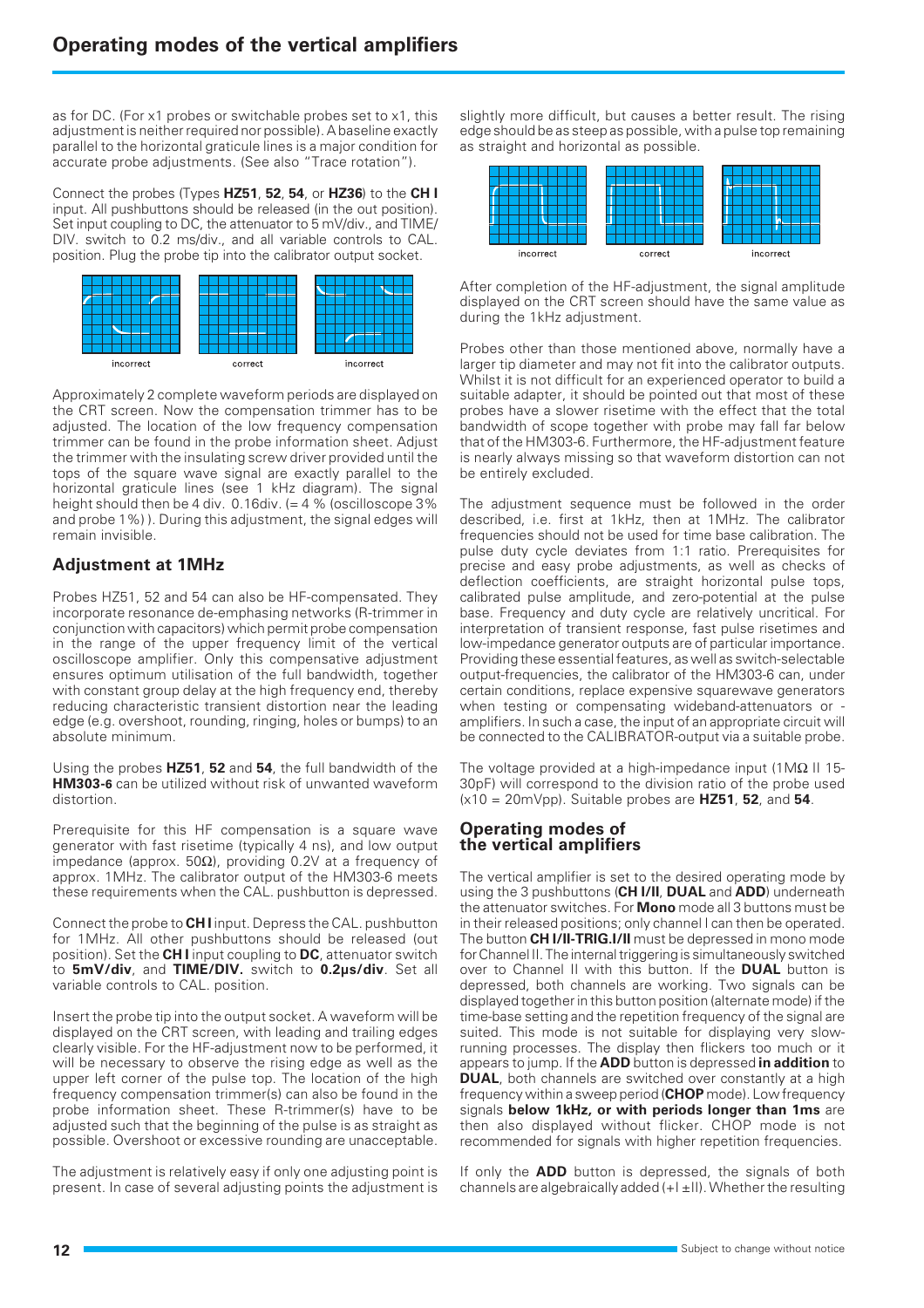display shows the **sum** or **difference** is dependent on the phase relationship or the polarity of the signals **and** on the positions of the **INV.** (invert) button.

In-phase input voltages:

**INV.** button released = sum. **INV.** button depressed = difference.

Antiphase input voltages:

**INV.** button released = difference. **INV.** button depressed = sum.

In the **ADD** mode the vertical display position is dependent upon the **Y-POS.** setting of **both** channels. The same attenuator switch position is normally used for both channels with algebraic addition.

Please note that the Y-POS. settings are added too but are not affected by the INV. pushbutton.

**Differential measurement** techniques allow direct measurement of the voltage drop across floating components (both ends above ground). Two identical probes should be used for both vertical inputs. In order to avoid ground loops, use a separate ground connection and do not use the probe ground leads or cable shields.

## **X-Y Operation**

For **X-Y operation**, the pushbutton underneath the **TIME/ DIV.**-knob marked **XY** must be depressed. The X signal is then derived from the **INPUT CH I (X)**. **The calibration of the X signal during X-Y operation is determined by the setting of the Channel I input attenuator and variable control.** This means that the sensitivity ranges and input impedances are identical for both the X and Y axes. However, the **Y-POS.I** control is disconnected in this mode. Its function is taken over by the **X-POS.** control. It is important to note that the **X-MAG. x10** facility, normally used for expanding the sweep, is inoperative in the X-Y mode.

The bandwidth of the X amplifier, is lower than the Y amplifier and the phase angle which increases with higher frequencies, must be taken into account (please note "Specifications").

The inversion of the Y-input signal **(CH II)** using the **INV.** button is possible.

Lissajous figures can be displayed in the X-Y mode for certain measuring tasks:

- Comparing two signals of different frequency or bringing one frequency up to the frequency of the other signal. This also applies for whole number multiples or fractions of the one signal frequency.
- Phase comparison between two signals of the same frequency.

## **Phase comparison with Lissajous figures**

The following diagrams show two sine signals of the same frequency and amplitude with different phase angles.



Calculation of the phase angle or the phase shift between the X and Y input voltages (after measuring the distances **a** and **b** on the screen) is quite simple with the following formula, and a pocket calculator with trigonometric functions. Apart from the reading accuracy, the signal height has no influence on the result.

$$
\sin \varphi = \frac{a}{b}
$$

$$
\cos \varphi = \sqrt{1 - \left(\frac{a}{b}\right)^2}
$$

$$
\varphi = \arcsin \frac{a}{b}
$$

#### **The following must be noted here:**

- Because of the periodic nature of the trigonometric functions, the calculation should be limited to angles ≤90°. However here is the advantage of the method.
- Do not use a too high test frequency. The phase shift of the two oscilloscope amplifiers of the **HM303-6** in the X-Y mode can exceed an angle of 3° above120 kHz.
- It cannot be seen as a matter of course from the screen display if the test voltage leads or lags the reference voltage. A CR network before the test voltage input of the oscilloscope can help here. The 1 M $\Omega$  input resistance can equally serve as R here, so that only a suitable capacitor C needs to be connected in series. If the aperture width of the ellipse is increased (compared with C short-circuited), then the test voltage leads the reference voltage and vice versa. This applies only in the region up to 90° phase shift. Therefore C should be sufficiently large and produce only a relatively small just observable phase shift.

Should both input voltages be missing or fail in the X-Y mode, a very bright light dot is displayed on the screen. This dot can burn into the phosphor at a too high brightness setting (INTENS knob) which causes either a lasting loss of brightness, or in the extreme case, complete destruction of the phosphor at this point.

#### **Phase difference measurement in DUAL mode**

A larger phase difference between two input signals of the same frequency and shape can be measured very simply on the screen in Dual mode (**DUAL** button depressed). The time base should be triggered by the reference signal (phase position 0).

The other signal can then have a leading or lagging phase angle. Alternate mode should be selected for frequencies ≥1 kHz; the Chop mode is more suitable for frequencies <1 kHz (less flickering).

For greatest accuracy adjust not much more than one period and approximately the same height of both signals on the screen. The variable controls for amplitude and time base and the **LEVEL** knob can also be used for this adjustment without influence on the result.

Both base lines are set onto the horizontal graticule center line with the **Y-POS** knobs before the measurement. With sinusoidal signals, observe the zero (crossover point) transitions; the sine peaks are less accurate. If a sine signal is noticeably distorted by even harmonics, or if a D.C. voltage is present, **AC** coupling is recommended for **both** channels. If it is a question of pulses of the same shape, read off at steep edges.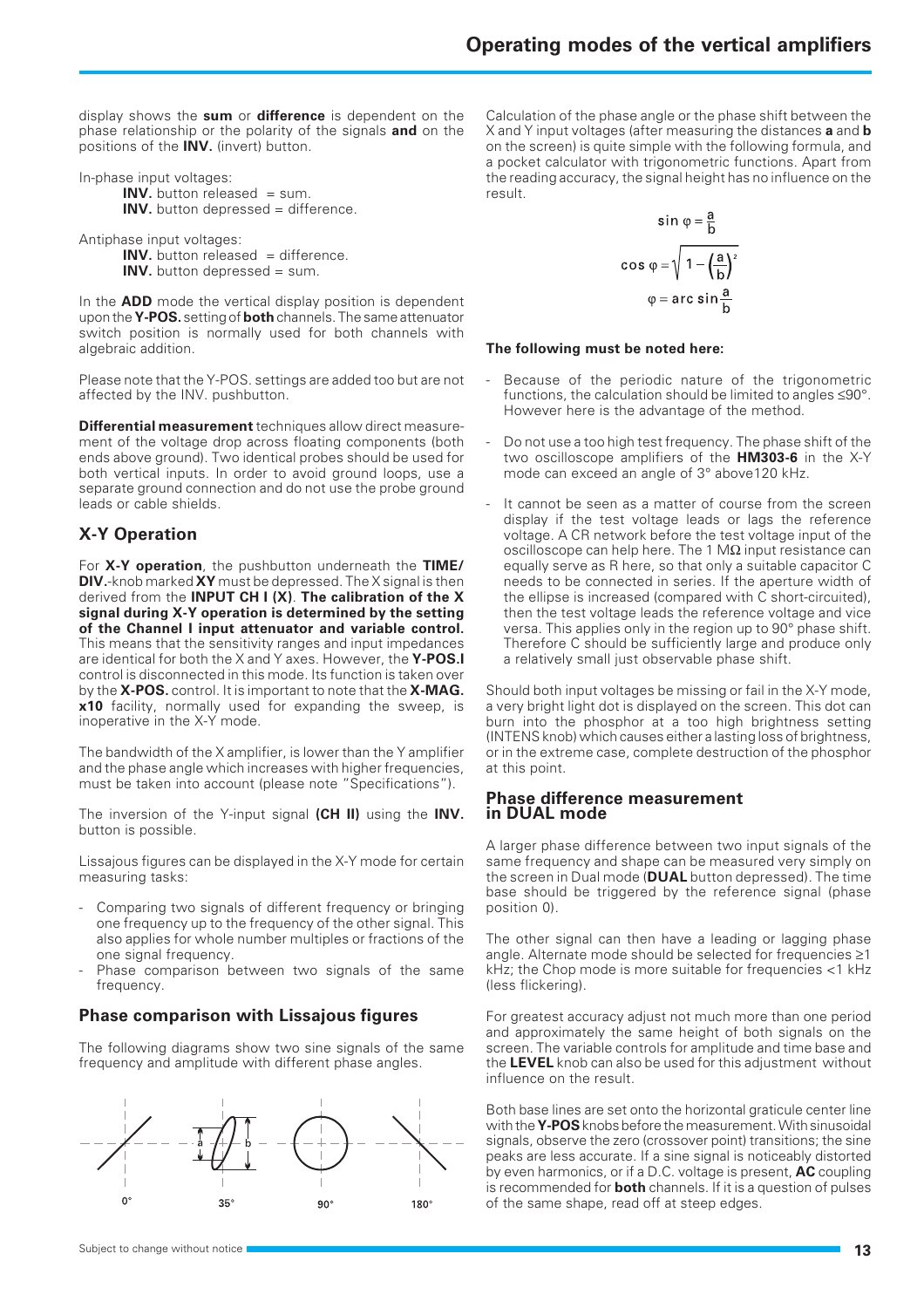#### **Phase difference measurement in DUAL mode**



 $t =$  horizontal spacing of the zero transitions in div.  $T =$  horizontal spacing for one period in div.

In the example illustrated,  $t = 3$ div. and  $T = 10$ div. The phase difference in degrees is calculated from

$$
\varphi^\circ = \frac{t}{T} \cdot 360^\circ = \frac{3}{10} \cdot 360^\circ = 108^\circ
$$

or expressed in radians

arc 
$$
\varphi^{\circ} = \frac{t}{T} \cdot 2\pi = \frac{3}{10} \cdot 2\pi = 1,885 \text{ rad}
$$

Relatively small phase angles at not too high frequencies can be measured more accurately in the X-Y mode with Lissajous figures.

#### **Measurement of an amplitude modulation**

The momentary amplitude u at time t of a HF-carrier voltage, which is amplitude modulated without distortion by a sinusoidal AF voltage, is in accordance with the equation

$$
u = U_{\tau} \cdot \sin \Omega t + 0.5m \cdot U_{\tau} \cdot \cos(\Omega - \omega) t - 0.5m \cdot U_{\tau} \cdot \cos(\Omega + \omega) t
$$

where

| UT | $=$ unmodulated carrier amplitude       |
|----|-----------------------------------------|
| Ω  | $= 2\pi F$ = angular carrier frequency  |
| т  | $-2\pi f$ – modulation angular frequenc |

ω = **2**π**f** = modulation angular frequency  $m =$  modulation factor (i.a.  $\leq 1$  100%).

The lower side frequency **F**-**f** and the upper side frequency **F+f** arise because of the modulation apart from the carrier frequency **F**. Figure 1.



Amplitude and frequency spectrum for AM display (m = 50%)

The display of the amplitude-modulated HF oscillation can be evaluated with the oscilloscope provided the frequency spectrum is inside the oscilloscope bandwidth. The time base is set so that several cycles of the modulation frequency are visible. Strictly speaking, triggering should be external with modulation frequency (from the AF generator or a demodulator). However, internal triggering is frequently possible with normal triggering (**AT/NM** button depressed) using a suitable **LEVEL** setting and possibly also using the time variable adjustment.

Oscilloscope setting for a signal according to figure 2: Depress no buttons. **Y: CH I; 20mV/div.; AC**.

TIME/DIV.: **0.2ms/div.**

Triggering: **NM** (NORMAL); with **LEVEL**-setting; internal (or external) triggering.



Figure 2.

Amplitude modulated oscillation:  $F = 1$  MHz;  $f = 1$  kHz; **m** = 50 %; **UT** = 28.3 mV<sub>ms</sub>.

If the two values **a** and **b** are read from the screen, the modulation factor is calculated from

$$
m = \frac{a-b}{a+b} \text{ resp. } m = \frac{a-b}{a+b} \cdot 100 \, [\%]
$$

where

$$
a = U_{T} (1+m)
$$
 and  $b = U_{T} (1-m)$ .

The variable controls for amplitude and time can be set arbitrarily in the modulation factor measurement. Their position does not influence the result.

## **Triggering and time base**

Time related amplitude changes on a measuring signal (AC voltage) are displayable in Yt-mode. In this mode the signal voltage deflects the beam in vertical direction while the time base generator moves the beam from the left to the right of the screen (time deflection).

Normally there are periodically repeating waveforms to be displayed. Therefore the time base must repeat the time deflection periodically too. To produce a stationary display, the time base must only be triggered if the signal height and slope condition coincide with the former time base start conditions. A DC voltage signal can not be triggered as it is a constant signal with no slope.

Triggering can be performed by the measuring signal itself (internal triggering) or by an external supplied but synchronous voltage (external triggering).

The trigger voltage should have a certain minimum amplitude. This value is called the trigger threshold. It is measured with a sine signal. When the trigger voltage is taken internally from the test signal, the trigger threshold can be stated as vertical display height in div., through which the time base generator starts, the display is stable, and the trigger LED lights.

The internal trigger threshold of the **HM303-6** is given as £ 0.5div. When the trigger voltage is externally supplied, it can be measured in V<sub>pp</sub> at the **TRIG. EXT.** socket. Normally, the trigger<br>threshold may be exceeded up to a maximum factor of 20.

The **HM303-6** has two trigger modes, which are characterized in the following.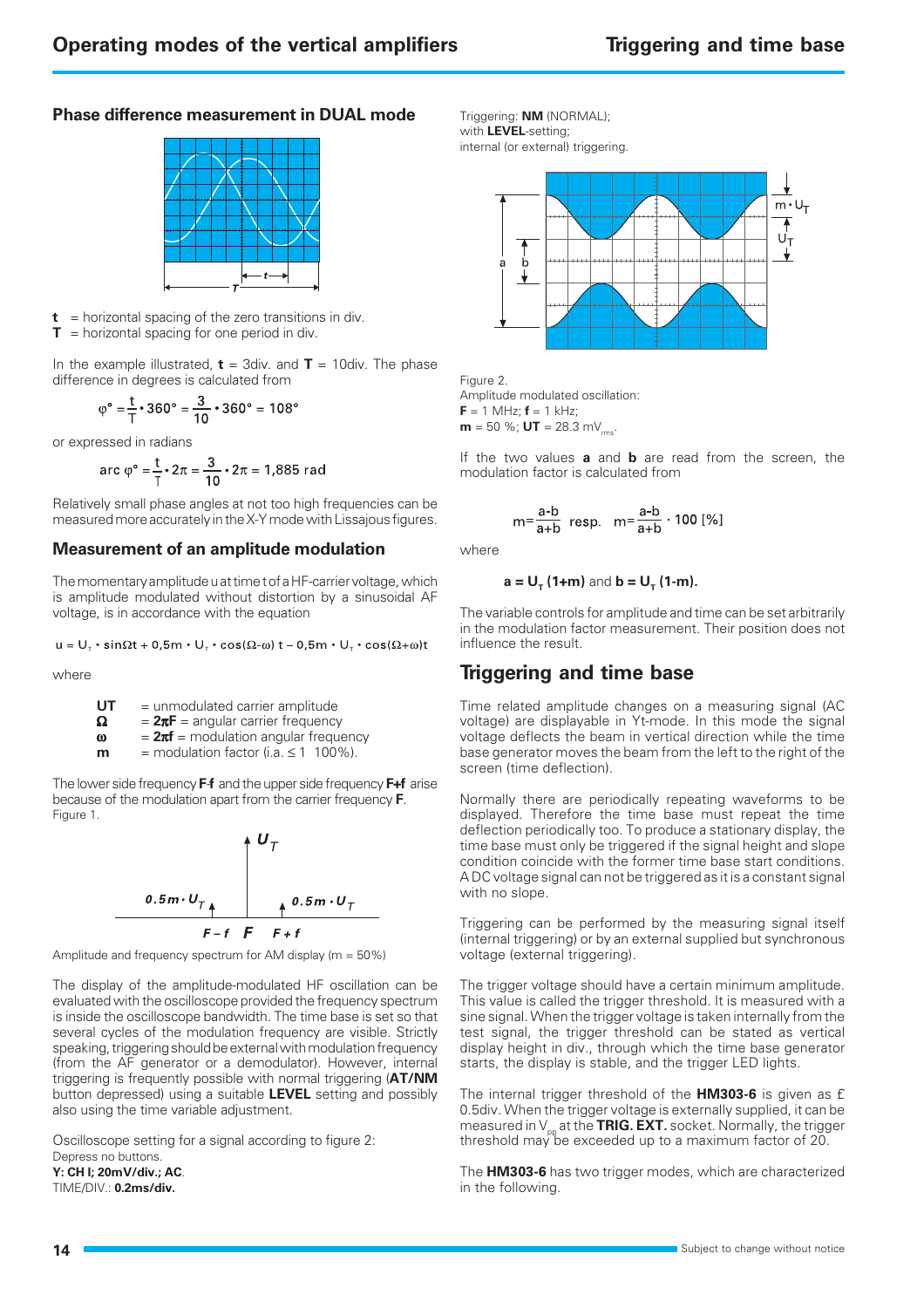## **Automatic Peak (value) - Triggering**

If the **AT/NM** pushbutton is in the out position **AT**, the sweep generator is running without test signal or external trigger voltage. A base line is always displayed even without a signal applied.

In automatic trigger mode the sweep generator can run without test signal or external trigger voltage. A base line will always be displayed even with no signal. With an applied **AC** signal the peak value triggering enables the user to select the voltage point on the trigger signal (trigger point), by the adjustment of the trigger **LEVEL** control. The control range depends on the peak to peak value of the signal. This trigger mode is therefore called **Automatic Peak (Value)- Triggering**. Operation of the scope needs only correct amplitude and time base settings, for a constantly visible trace. Automatic mode is recommended for all uncomplicated measuring tasks. However, automatic triggering is also the appropriate operation mode for the "entry" into difficult measuring problems, e.g. when the test signal is unknown relating to amplitude, frequency or shape. Presenting of all parameters is now possible with automatic triggering; the change to normal triggering can follow thereafter.

The automatic triggering works above 20Hz. The failure of automatic triggering at frequencies below 20Hz is abrupt. However, it is not signified by the trigger indicator LED this is still blinking. Break down of triggering is best recognizable at the left screen edge (the start of the trace in differing display height).

The automatic peak (value) triggering operates over all variations or fluctuations of the test signal above 20Hz. However, if the pulse duty factor of a square-wave signal exceeds a ratio of 100:1, switching over to normal triggering will be necessary. Automatic triggering is practicable with internal and external trigger voltage.

#### **Normal Triggering**

With normal triggering (**AT/NM** button depressed) the sweep can be started by **AC** signals within the frequency range defined by the **TRIG. MODE** (trigger coupling) setting.

In the absence of an adequate trigger signal or when the trigger controls (particularly the LEVEL control) are misadjusted, no trace is visible, i.e. the screen blanked completely.

When using the internal normal triggering mode, it is possible to trigger at any amplitude point of a signal edge, even with very complex signal shapes, by adjusting the **LEVEL** control. Its adjusting range is directly dependent on the display height, which should be at least **0.5div.** If it is smaller than 1div., the **LEVEL** adjustment needs to be operated with a sensitive touch. In the external normal triggering mode, the same applies to approx. 0.3Vpp external trigger voltage amplitude.

Other measures for triggering of very complex signals are the use of the time base variable control and **HOLDOFF** time control, hereinafter mentioned.

#### Slope  $\bigwedge$

The time base generator can be started by a rising or falling edge of the test signal. This is valid with automatic and with normal triggering. The selected slope is set with the **SLOPE** ( $\sqrt{\lambda}$ ) pushbutton. The **/** sign (button released) means an edge, which is coming from a negative potential and rising to a positive potential. That has nothing to do with zero or ground potential and absolute voltage values. The positive slope may also lie in a negative part of a signal. A falling edge ( **\** sign) triggers, when the **SLOPE (**  $\sqrt{ }$  ) pushbutton is depressed.

However the trigger point may be varied within certain limits on the chosen edge using the **LEVEL** control. The slope direction is always related to the input signal and the non inverted display.

#### . **Trigger coupling**

The coupling mode and accordingly the frequency range of the trigger signal can be changed using the **TRIG. MODE** selector switch.

#### **AC:** Trigger range **<20Hz to 100MHz**.

This is the most frequently used trigger mode. The trigger threshold is increasing below 20Hz and above 100MHz.

#### **DC:** Trigger range **DC to 100MHz**.

DC triggering is recommended, if the signal is to be triggered with quite slow processes or if pulse signals with constantly changing pulse duty factors have to be displayed.

With DC- or LF-trigger coupling, always work with normal triggering and LEVEL adjustment.

**LF:** Trigger range **DC to 1.5kHz** (low-pass filter).

The LF position is often more suited for low-frequency signals than the DC position, because the (white) noise in the trigger voltage is strongly suppressed. So jitter or double-triggering of complex signals is avoidable or at least reduced, in particular with very low input voltages. The trigger threshold increases above 1.5kHz.

**TV:** The built-in **active TV-Sync-Separator** enables the separation of sync pulses from the video signal. Even distorted video signals are triggered and displayed in a stable manner.

Video signals are triggered in the automatic mode. The internal triggering is virtually independent of the display height, but the sync pulse must exceed 0.5div. height. For TV sync pulse separation the **TRIG. MODE** switch must be set to **TV**. The **TIME/DIV**.-switch selects between **field** (**0.2s/div. - 1ms/div**.) and **line** (**0.5ms/div. - 0.1µs/div.**).

The slope of the leading edge of the synchronization pulse is critical for the **SLOPE** pushbutton setting. If the displayed sync pulses are **above** the picture (field) contents, then the **SLOPE** pushbutton ( $\sqrt{\ }$ ) must be in **/** position (out). In the case of sync pulses **below** the field/line, the leading edge is negative and the **SLOPE** pushbutton must therefore be depressed (to "**\**"). Since the **INV.** (invert) function may cause a misleading display, it must not be activated until after correct triggering is achieved.

On the 2ms/div setting field TV triggering is selected and 1 field is visible if a 50 fields/s signal is applied. If the holdoff control is in fully ccw position, it triggers without line interlacing affects caused by the consecutive field. More details in the video signal become visible if the **X-MAG. x10** pushbutton is depressed (in). The **X-POS**. control allows to display any part of the expanded signal. The influence of the integrating network which forms a trigger pulse from the vertical sync pulses may become visible under certain conditions.

Disconnecting the trigger circuit (e.g. by rapidly pressing and releasing the **TRIG. EXT.** button) can result in triggering the consecutive (**odd** or **even**) field.

On the 10µs/div setting line TV triggering is selected and approx. 1½ lines are visible. Those lines originate randomly from the odd and even fields.

The sync-separator-circuit also operates with external triggering. It is important that the voltage range  $(0.3V_{\text{p}}$  to  $3V_{\text{p}})$  for external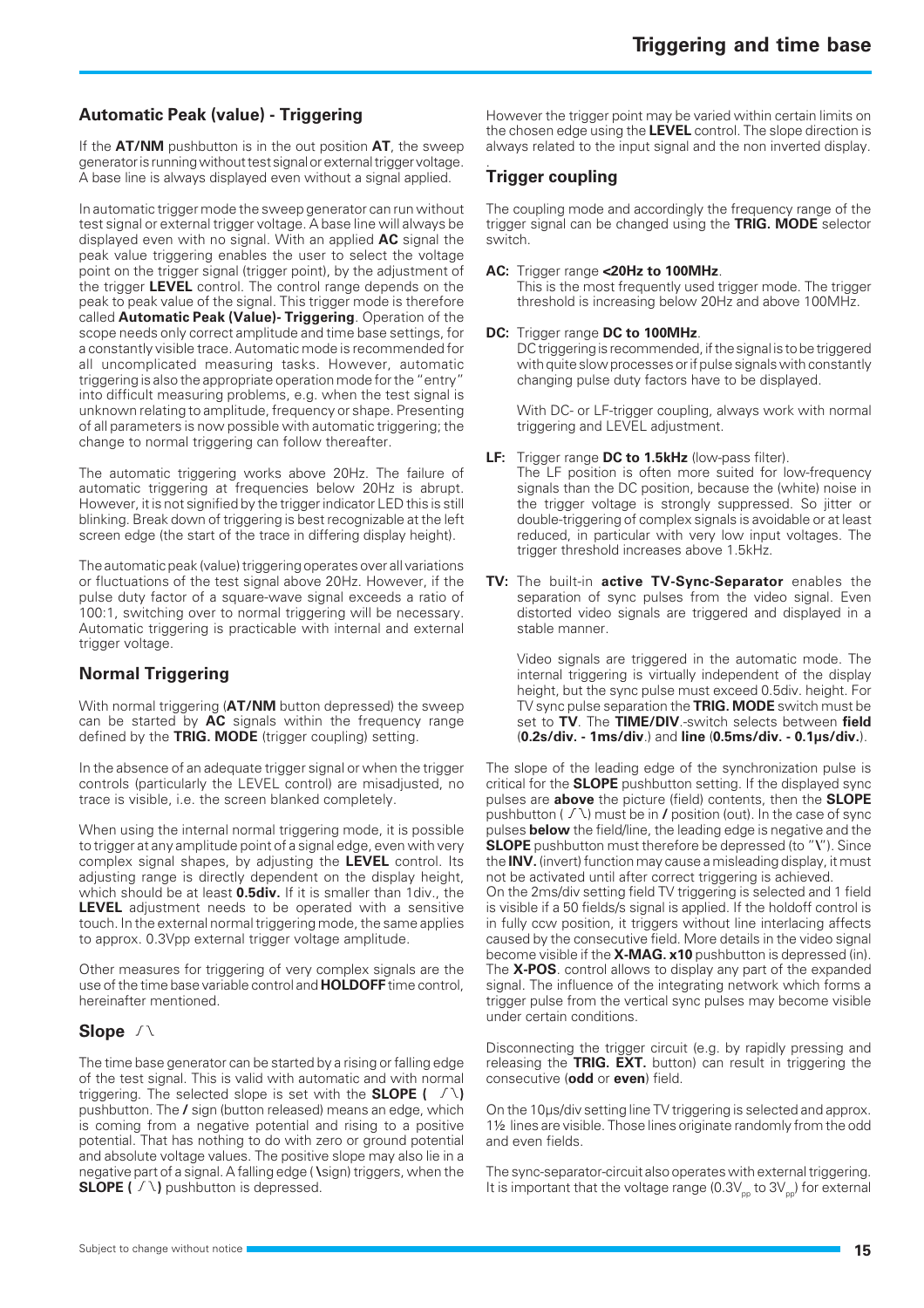triggering should be noted. Again the correct slope setting is critical, because the external trigger signal may not have the same polarity or pulse edge as the test signal. This can be checked, if the external trigger voltage itself is displayed first (with internal triggering).

In most cases, the composite video signal has a high DC content. With constant video information (e.g. test pattern or color bar generator), the DC content can be suppressed easily by **AC** input coupling of the oscilloscope amplifier. With a changing picture content (e.g. normal program), **DC** input coupling is recommended, because the display varies its vertical position on screen with AC input coupling at each change of the picture content. The DC content can be compensated using the **Y-POS.** control so that the signal display lies in the graticule area. Then the composite video signal should not exceed a vertical height of 6div.

## **Line triggering (~)**

A voltage originating from mains/line (50 to 60Hz) is used for triggering purposes if the **AT/NM** and **ALT** pushbuttons are depressed ( **~** symbol). When the **AT/NM** pushbutton is depressed the instrument is automatically set to normal triggering.

This trigger mode is independent of amplitude and frequency of the Y signal and is recommended for all mains/line synchronous signals. This also applies within certain limits to whole number multiples or fractions of the line frequency. Line triggering can also be useful to display signals below the trigger threshold (less than 0.5div). It is therefore particularly suitable for measuring small ripple voltages of mains/line rectifiers or stray magnetic field in a circuit. In this trigger mode the **SLOPE** pushbutton selects the positive or negative portion of the line sinewave. The **LEVEL** control is operative for trigger point adjustment.

Magnetic leakage (e.g. from a power transformer) can be investigated for direction and amplitude using a search or pick-up coil. The coil should be wound on a small former with a maximum of turns of a thin lacquered wire and connected to a BNC connector (for scope input) via a shielded cable. Between cable and BNC center conductor a resistor of at least 100 $Ω$  should be series-connected (RF decoupling). Often it is advisable to shield statically the surface of the coil. However, no shorted turns are permissible. Maximum, minimum, and direction to the magnetic source are detectable at the measuring point by turning and shifting the coil.

## **Alternate triggering**

With **alternate triggering** (**ALT** button depressed) it is possible to trigger two signals which are different in frequency (asynchronous). In this case the oscilloscope must be operated in **alternate DUAL** mode with signals of sufficient height at each input. To avoid trigger problems due to different DC voltage components, **AC** input coupling for both channels is recommended.

The peak (value) detection which is normally present in automatic triggering mode (AT), is automatically switched off; the **LEVEL** control becomes inoperative and the trigger threshold is set to 0 Volt.

The internal trigger source is switched in the same way as the channel switching after each time base sweep.

Phase difference measurement is not possible in this trigger mode.

## **External triggering**

The internal triggering is disconnected by depressing the **TRIG. EXT.** button. The time base can be triggered externally via the **TRIG. EXT.** socket using a 0.3V<sub>pp</sub> to 3V<sub>pp</sub> voltage, which is in<br>synchronism with the test signal. This trigger voltage may have completely different form from the test signal voltage. Triggering is even possible in certain limits with whole number multiples or fractions of the test frequency, but only with synchronous signals.

The input impedance of the **TRIG. EXT.** socket is approx. 100kΩ II 10pF. The maximum input voltage of the input circuit is 100V (DC+peak AC).

It must be noted that a different phase angle between the measuring and the triggering signal may cause a display not coinciding with the **SLOPE** pushbutton setting. The trigger coupling selection can also be used in external triggering mode. Unlike internal triggering, the lowest frequency for external triggering is 20Hz in all trigger coupling conditions.

## **Trigger indicator**

An LED on condition (above the **SLOPE** switch) indicates that the trigger signal has a sufficient amplitude and the **LEVEL** control setting is correct. This is valid with automatic and with normal triggering. The indication of trigger action facilitates a sensitive **LEVEL** adjustment, particularly at very low signal frequencies. The indication pulses are of only 100ms duration. Thus for fast signals the **TR**-LED appears to glow continuously, for low repetition rate signals, the LED flashes at the repetition rate or at a display of several signal periods not only at the start of the sweep at the left screen edge, but also at each signal period.

In automatic triggering mode the sweep generator starts repeatedly without test signal or external trigger voltage. If the trigger signal frequency is <20Hz the sweep generator starts without awaiting the trigger pulse. This causes an untriggered display and a flashing trigger LED (TR).

## **Holdoff-time adjustment**

If it is found that a trigger point cannot be located on extremely complex signals even after repeated and careful adjustment of the **LEVEL** control, a stable display may be obtained using the **HOLDOFF** control. This facility varies the hold-off time between two sweep periods approx. up to the ratio 10:1. Pulses or other signal waveforms appearing during this off period cannot trigger the time base. Particularly with burst signals or aperiodic pulse trains of the same amplitude, the start of the sweep can be delayed until the optimum or required moment.

A very noisy signal or a signal with a higher interfering frequency is at times displayed double. It is possible that **LEVEL** adjustment only controls the mutual phase shift, but not the double display. The stable single display of the signal, required for evaluation, is easily obtainable by expanding the holdoff time. To this end the **HOLD OFF** knob is slowly turned to the right, until one signal is displayed. A double display is possible with certain pulse signals, where the pulses alternately show a small difference of the peak amplitudes. Only a very exact **LEVEL** adjustment makes a single display possible. The use of the **HOLD OFF** knob simplifies the right adjustment.

After specific use the **HOLD OFF** control should be reset into its calibration detent (fully ccw), otherwise the brightness of the display is reduced drastically. The function is shown in the following figures.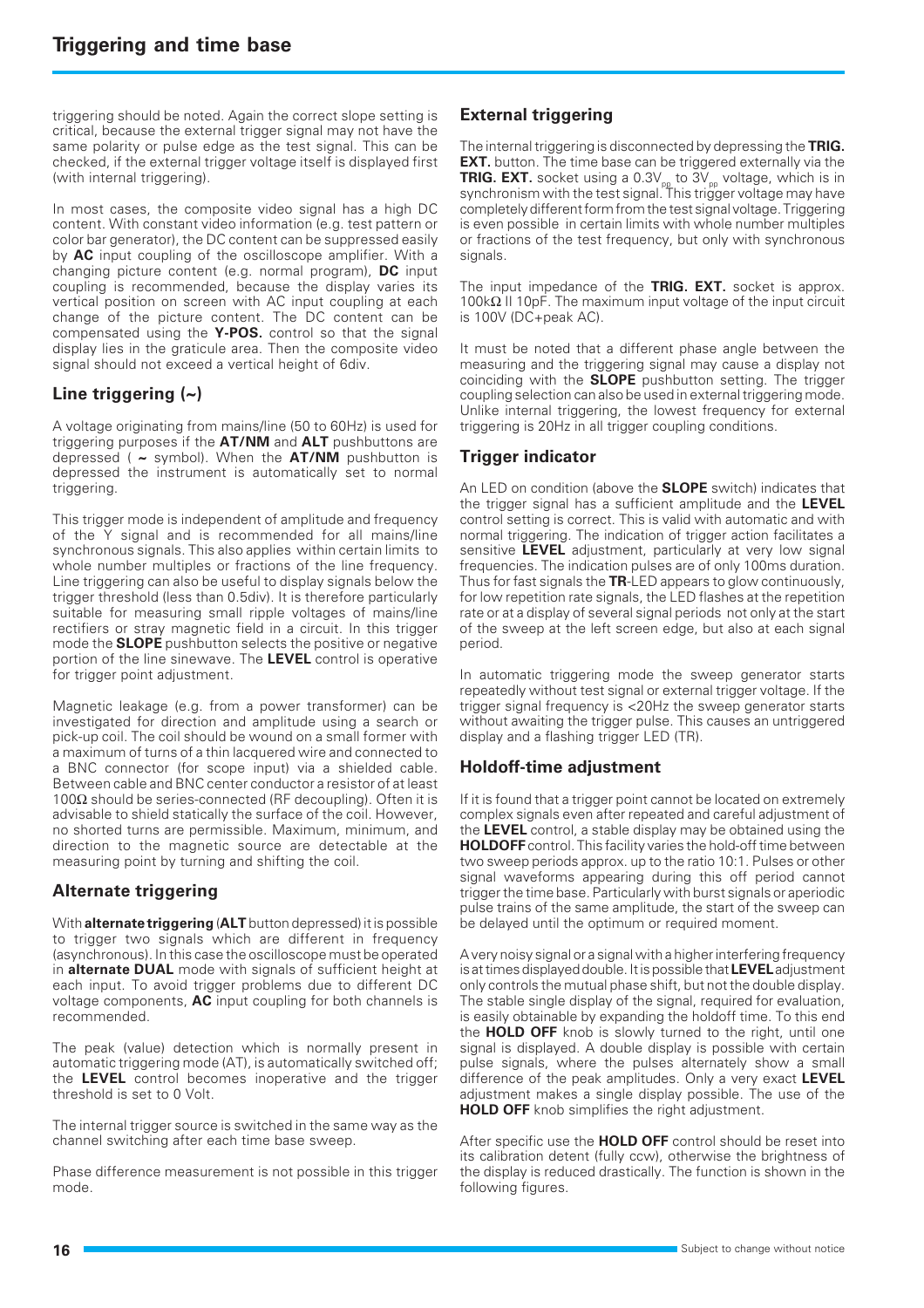

- **Fig. 1** shows a case where the **HOLD OFF** knob is in the minimum position and various different waveforms are overlapped on the screen, making the signal observation unsuccessful.
- Fig. 2 shows a case where only the desired parts of the signal are stably displayed.

## **Component Tester**

#### **General**

The **HM303-6** has a built-in electronic Component Tester (**COMP. TESTER**), which is used for instant display of a test pattern to indicate whether or not components are faulty. The **COMP. TESTER** can be used for quick checks of semiconductors (e.g. diodes and transistors), resistors, capacitors, and inductors. Certain tests can also be made to integrated circuits. All these components can be tested in and out of circuit.

The test principle is fascinatingly simple. A built-in generator delivers a sine voltage, which is applied across the component under test and a built-in fixed resistor. The sine voltage across the test object is used for the horizontal deflection, and the voltage drop across the resistor (i.e. current through test object) is used for vertical deflection of the oscilloscope. The test pattern shows a current-voltage characteristic of the test object.

Since this circuit operates with a frequency of 50Hz (±10%) and a voltage of approx. 7Vrms (open circuit), the indicating range of the component tester is limited. The impedance of the component under test is limited to a range from  $20\Omega$  to  $4.7\mathrm{k}\Omega$ . Below and above these values, the test pattern shows only short-circuit or open-circuit. For the interpretation of the displayed test pattern, these limits should always be borne in mind. However, most electronic components can normally be tested without any restriction.

#### **Using the Component Tester**

The component tester is switched on by depressing the **COMP. TESTER** pushbutton (on) beneath the screen. This makes the vertical preamplifier and the time base generator inoperative. A shortened horizontal trace will be observed. It is not necessary to disconnect scope input cables unless incircuit measurements are to be carried out. In the **COMP. TESTER** mode, the only controls which can be operated are **INTENS**, **FOCUS**, **X-POS.** and **X-MAG. X10 pushbutton (must be released).** All other controls and settings have no influence on the test operation.

For the component connection, two simple test leads with 4mm Ø banana plugs, and with test prod, alligator clip or sprung hook, are required. The test leads are connected to the insulated socket and the adjacent ground socket beneath the screen. The component can be connected to the test leads either way round.

After use, to return the oscilloscope to normal operation, release the **COMP. TESTER** pushbutton (off).

## **Test Procedure**

#### **Caution!**

**Do not test any component in live circuitry - remove all grounds, power and signals connected to the component under test. Set up Component Tester as stated above. Connect test leads across component to be tested. Observe oscilloscope display.**

#### **Only discharged capacitors should be tested!**

## **Test Pattern Displays**

- Open circuit is indicated by a straight horizontal line.
- Short circuit is shown by a straight vertical line.

## **Testing Resistors**

If the test object has a linear ohmic resistance, both deflecting voltages are in the same phase. The test pattern expected from a resistor is therefore a sloping straight line. The angle of slope is determined by the resistance of the resistor under test. With high values of resistance, the slope will tend towards the horizontal axis, and with low values, the slope will move towards the vertical axis.

Values of resistance from **20**Ω to **4.7k**Ω can be approximately evaluated. The determination of actual values will come with experience, or by direct comparison with a component of a known value.

## **Testing Capacitors and Inductors**

Capacitors and inductors cause a phase difference between current and voltage, and therefore between the X and Y deflection, giving an ellipse-shaped display. The position and opening width of the ellipse will vary according to the impedance value (at 50Hz) of the component under test.

A horizontal ellipse indicates a high impedance or a relatively small capacitance or a relatively high inductance.

A vertical ellipse indicates a small impedance or a relatively large capacitance or a relatively small inductance.

#### **A sloping ellipse means that the component has a considerable ohmic resistance in addition to its reactance.**

The values of capacitance of normal or electrolytic capacitors from **0.1µF** to **1000µF** can be displayed and approximate values obtained. More precise measurement can be obtained in a smaller range by comparing the capacitor under test with a capacitor of known value. Inductive components (coils, transformers) can also be tested. The determination of the value of inductance needs some experience, because inductors have usually a higher ohmic series resistance. However, the impedance value (at 50Hz) of an inductor in the range from  $20\Omega$ to 4.7k $\Omega$  can easily be obtained or compared.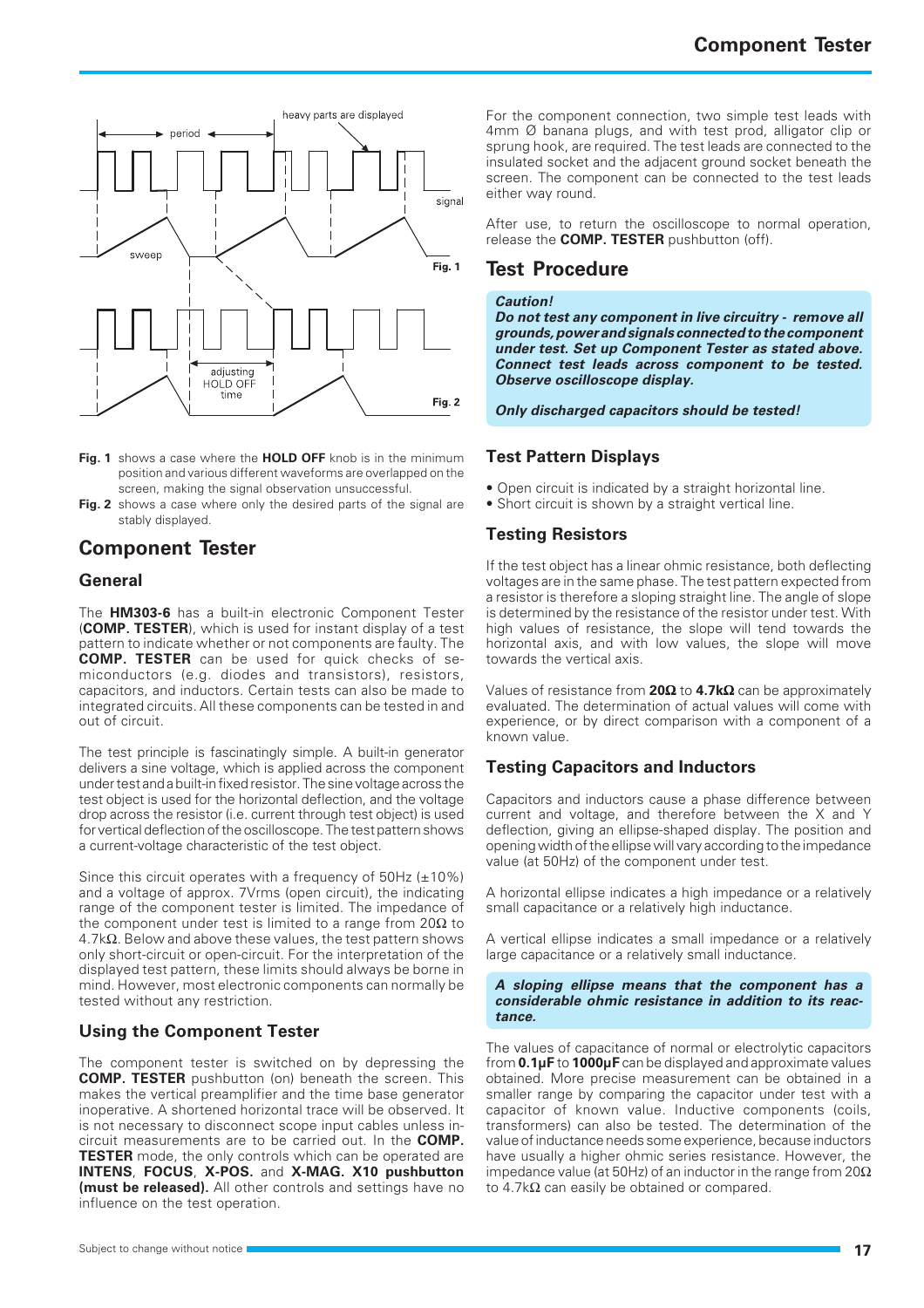## **Testing Semiconductors**

Most semiconductor devices, such as diodes, Z-diodes, transistors, FETs can be tested. The test pattern displays vary according to the component type as shown in the figures below.

The main characteristic displayed during semiconductor testing is the voltage dependent knee caused by the junction changing from the conducting state to the non conducting state. It should be noted that both the forward and the reverse characteristic are displayed simultaneously. This is a twoterminal test, therefore testing of transistor amplification is not possible, but testing of a single junction is easily and quickly possible. Since the test voltage applied is only very low, all sections of most semiconductors can be tested without damage. However, checking the breakdown or reverse voltage of high voltage semiconductors is not possible. More important is testing components for open or short-circuit, which from experience is most frequently needed.

## **Testing Diodes**

Diodes normally show at least their knee in the forward characteristic. This is not valid for some high voltage diode types, because they contain a series connection of several diodes. Possibly only a small portion of the knee is visible. Zdiodes always show their forward knee and, up to approx. 9V, their Z-breakdown, forms a second knee in the opposite direction. A Z-breakdown voltage of more than approx. 9V can not be displayed.



The polarity of an unknown diode can be identified by comparison with a known diode.

## **Testing Transistors**

Three different tests can be made to transistors: base-emitter, base-collector and emitter-collector. The resulting test patterns are shown below.

The basic equivalent circuit of a transistor is a Z-diode between base and emitter and a normal diode with reverse polarity between base and collector in series connection. There are three different test patterns:



For a transistor the figures b-e and b-c are important. The figure e-c can vary; but a vertical line only shows short circuit condition.

These transistor test patterns are valid in most cases, but there are exceptions (e.g. Darlington, FETs). With the **COMP. TESTER**, the distinction between a P-N-P and an N-P-N transistor is discernible. In case of doubt, comparison with a known type is helpful. It should be noted that the same socket connection (**COMP. TESTER** or ground) for the same terminal is then absolutely necessary. A connection inversion effects a rotation of the test pattern by 180 degrees round about the center point of the scope graticule.

#### **Pay attention to the usual caution with single MOScomponents relating to static discharge or frictional electricity!**

#### **In-Circuit Tests**

The test patterns show some typical displays for in-circuit tests.



#### **Caution!**

**During in-circuit tests make sure the circuit is dead. No power from mains/line or battery and no signal inputs are permitted. Remove all ground connections including Safety Earth (pull out power plug from outlet). Remove all measuring cables including probes between oscilloscope and circuit under test. Otherwise both COMP. TESTER leads are not isolated against the circuit under test.**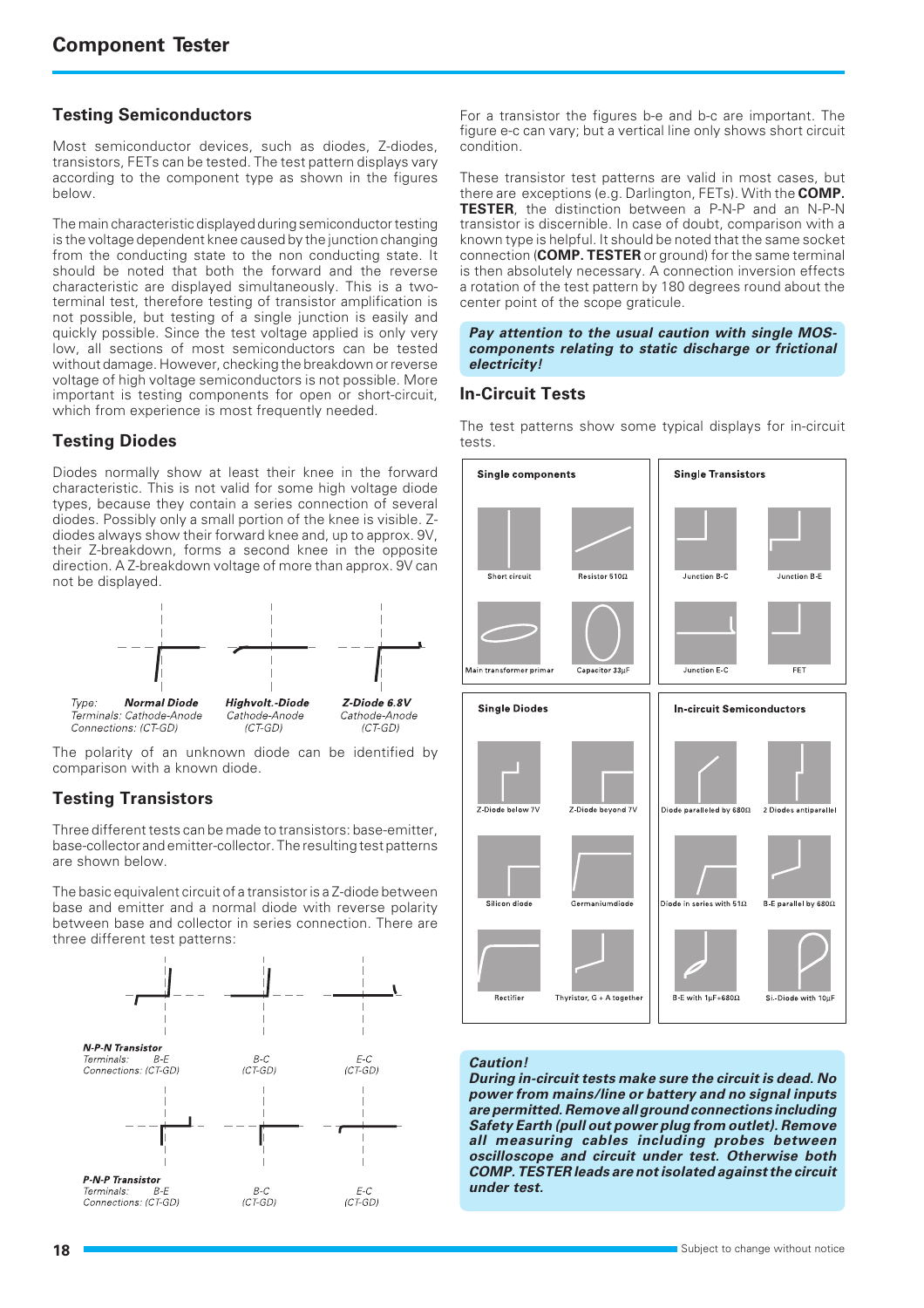In-circuit tests are possible in many cases. However, they are not well defined. This is caused by a shunt connection of real or complex impedances - especially if they are of relatively low impedance at 50Hz - to the component under test, often results differ greatly when compared with single components. In case of doubt, one component terminal may be unsoldered. This terminal should then be connected to the insulated **COMP. TESTER** socket avoiding hum distortion of the test pattern.

Another way is a test pattern comparison to an identical circuit which is known to be operational (likewise without power and any external connections). Using the test prods, identical test points in each circuit can be checked, and a defect can be determined quickly and easily. Possibly the device itself under test contains a reference circuit (e.g. a second stereo channel, push-pull amplifier, symmetrical bridge circuit), which is not defective.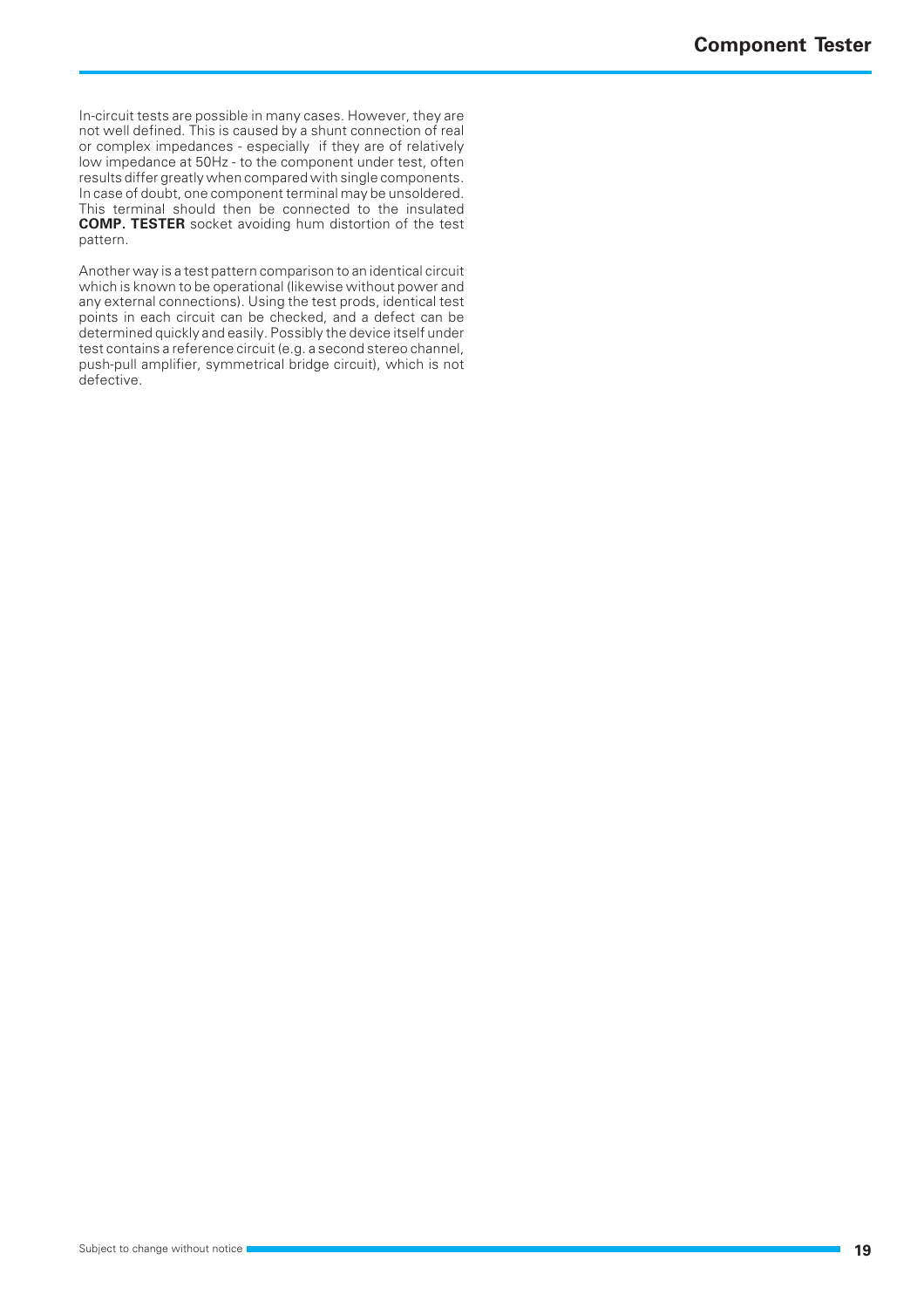## **Front Panel Elements HM 303-6 (Brief Description - Front View)**



|               | <b>Element</b>                                     | <b>Function</b>                                                                   |                            | <b>Element</b>                           | <b>Function</b>                                                                                                                                                                     |
|---------------|----------------------------------------------------|-----------------------------------------------------------------------------------|----------------------------|------------------------------------------|-------------------------------------------------------------------------------------------------------------------------------------------------------------------------------------|
| (1)           | <b>POWER</b><br>(pushbutton + LED)                 | Turns scope on and off.<br>LED indicates operating<br>condition.                  | (10)                       | SLOPE $\bigwedge$<br>(pushbutton switch) | $/$ = rising edge;<br>$\lambda$ = falling edge.                                                                                                                                     |
| $\circled{2}$ | <b>INTENS</b><br>(knob)                            | Intensity control<br>for trace brightness                                         |                            | <b>TR</b><br>(LED)                       | LED lights, if sweep is triggered.                                                                                                                                                  |
| $\circled{3}$ | <b>TRACE ROTATION</b>                              | To align trace with horizontal                                                    |                            | <b>LEVEL</b><br>(knob)                   | Adjustment of trigger level.                                                                                                                                                        |
|               | (potentiometer;<br>adjustment with<br>screwdriver) | graticule line. Compensates<br>influence of earth's magnetic<br>field.            | (12)                       | X-POS.<br>(knob)                         | Controls horizontal<br>position of trace.                                                                                                                                           |
| ④             | <b>FOCUS</b><br>(knob)                             | Focus control for<br>trace sharpness.                                             | (13)                       | $X-MAG. x10$<br>(pushbutton switch)      | 10:1 expansion in the X direction.<br>Max. resolution 10ns/div.                                                                                                                     |
| ⊕             | Y-POS.I<br>(knob)                                  | Controls vertical position<br>of channel I display.<br>Inoperative in X-Y mode.   | $\sqrt{14}$                | <b>VOLTS/DIV.</b><br>(12 position        | (inoperative in XY-mode).<br>Channel I input attenuator.<br>Selects Y input sensitivity                                                                                             |
| 6             | Y MAG. x5                                          | When depressed, increasing of<br>Y-sensitivity CH I 5 fold (max.                  |                            | rotary switch)                           | in mV/div. or V/div.<br>in 1-2-5 sequence.                                                                                                                                          |
|               | (pushbutton switch)                                | $1mV$ /div.)                                                                      | (15)                       | <b>VAR. GAIN</b><br>(knob)               | Fine adjustment of Y amplitude<br>CHI. Increases attenuation factor<br>min. by 2.5 (left hand stop).<br>For amplitude measurement<br>must be in CAL. position<br>(right hand stop). |
| $\odot$       | Y MAG. x5<br>(pushbutton switch)                   | When depressed, increasing of<br>Y-sensitivity CH II 5 fold (max.<br>$1mV$ /div.) |                            |                                          |                                                                                                                                                                                     |
| (8)           | Y-POS. II<br>(knob)                                | Controls vertical position<br>of channel II display.                              | CH I/II-TRIG. I/II<br>(16) | No button depressed: CH I only           |                                                                                                                                                                                     |
| (9)           | SLOPE $\wedge$                                     | Selects the slope of the trigger<br>signal.                                       |                            | (pushbutton switch)<br>mode).            | and triggering from channel I.<br>When depressed, channel II only<br>and triggering from channel II.<br>(Trigger selection in DUAL                                                  |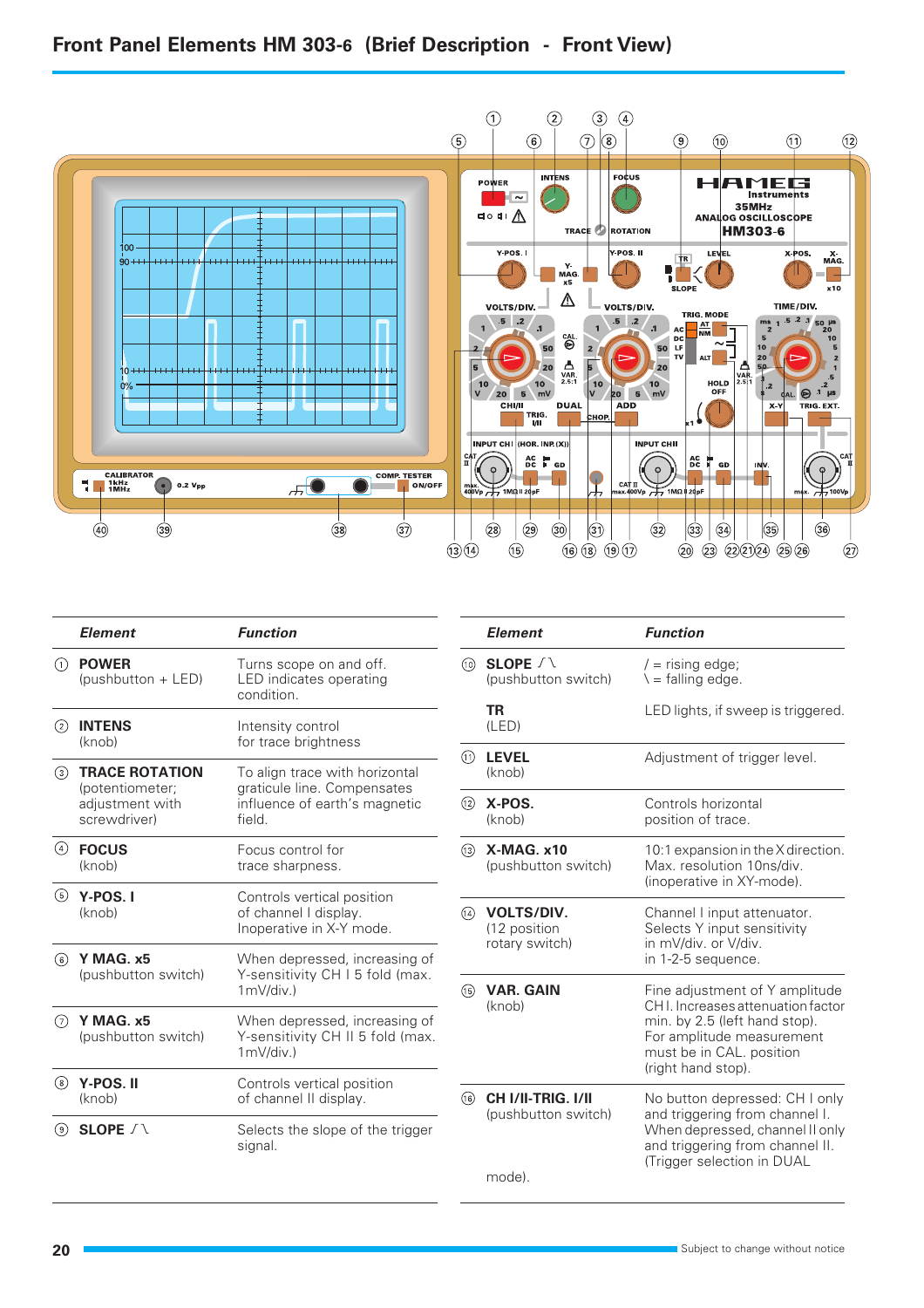|      | <b>Element</b>                                      | <b>Function</b>                                                                                                                                                                       |
|------|-----------------------------------------------------|---------------------------------------------------------------------------------------------------------------------------------------------------------------------------------------|
| ⊕    | <b>DUAL</b><br>(pushbutton<br>switch)               | Button released:<br>one channel only.<br>Button depressed: channel I<br>and channel II in alternating<br>mode.                                                                        |
|      | CHOP.                                               | DUAL and ADD buttons depressed:<br>CH I and CH II in chopped mode.                                                                                                                    |
| (17) | <b>ADD</b><br>(pushbutton switch)                   | ADD depressed only:<br>algebr. addition.<br>In combination with INV.:<br>difference.                                                                                                  |
| (18) | <b>VOLTS/DIV.</b><br>(12 position<br>rotary switch) | Channel II input attenuator.<br>Selects Y input sensitivity<br>in mV/div. or V/div.<br>in 1-2-5 sequence.                                                                             |
| (19) | <b>VAR. GAIN</b><br>(knob)                          | Fine adjustment of Y amplitude<br>CH II. Increases attenuation<br>factor min. by 2.5 (left hand stop).<br>For amplitude measurement<br>must be in CAL. position (right<br>hand stop). |
| ⑳    | <b>TRIG. MODE</b><br>(switch)<br>AC-DC-LF-TV        | Trigger selector:<br>AC: 10Hz-100MHz.<br><b>DC</b> : DC-100MHz.<br>LF: $DC-1.5kHz$ .<br>TV: Triggering for frame and line.                                                            |
| ②    | AT/NM<br>(pushbutton<br>switch)                     | Button released = autom. trig.<br>trace visible without input signal.<br>Button depressed = normal trig.<br>with LEVEL adjustment.                                                    |
|      |                                                     | AT/NM and ALT pushbuttons<br>depressed:<br>Internal line triggering in combi-<br>nation with normal triggering.                                                                       |
| (22) | <b>ALT</b><br>(pushbutton switch)                   | Triggering alternates between<br>CH I and CH II in alternating<br>DUAL Channel mode only.                                                                                             |
| ②    | <b>HOLD OFF</b><br>(knob)                           | Controls holdoff-time<br>between sweeps.<br>Normal position = full ccw.                                                                                                               |
| ➁    | TIME/DIV.<br>(rotary switch)                        | Selects time coefficients<br>(speeds) of time base,<br>from $0.2$ s/div. to $0.1$ µs/div.                                                                                             |
|      | Variable<br>time base control<br>(center knob)      | Variable adjustment of time base.<br>Decreases time deflection speed<br>at least 2.5 fold.<br>For time measurements<br>turn to right hand stop.                                       |

|      | Element                                               | Function                                                                                                                     |
|------|-------------------------------------------------------|------------------------------------------------------------------------------------------------------------------------------|
| ©    | XY<br>(pushbutton switch)                             | Selects X-Y operation,<br>stops sweep.<br>X signal via CH I.<br>Attention!<br>Phosphor burn-in without signal.               |
| ℗    | TRIG. EXT.<br>(pushbutton switch)                     | Button released = internal trig.<br>Button depressed = external<br>triggering, trigger signal via TRIG.<br>EXT. BNC socket.  |
| (28) | <b>INPUT CH I</b><br>(BNC socket)                     | Channel I signal input and input<br>for horizontal deflection in X-Y<br>mode.<br>Input impedance $1 \text{M}\Omega$ Il 20pF. |
| ②    | <b>AC-DC</b><br>(pushbutton switch)                   | Selects input coupling of CH I<br>vertical amplifier.<br>$DC =$ direct coupling<br>$AC = coupling via capacitor.$            |
| ☜    | GD<br>(pushbutton switch)                             | $GD =$ signal disconnected<br>from input, Y amplifier grounded.                                                              |
| ☜    | (4mm socket)                                          | Connector for reference potential<br>(galvanically connected to earth).                                                      |
| ⊗    | <b>INPUT CH II</b><br>(BNC socket)                    | CH II signal input.<br>Input impedance $1 \text{M}\Omega$ Il 20pF.                                                           |
| ⊗    | <b>AC-DC</b><br>(pushbutton switch)                   | Selects input coupling of the CH II<br>vertical amplifier. Specs see (29).                                                   |
|      | GD<br>(pushbutton switch)                             | $GD =$ signal disconnected<br>from input, Y amplifier grounded.                                                              |
| ⊛    | INV.<br>(pushbutton switch)                           | Inversion of CH II display.<br>In combination with ADD button<br>= difference CH I, CH II.                                   |
| ⊛    | TRIG. EXT.<br>(BNC socket)                            | Input for external trigger signal.<br>(Pushbutton TRIG. EXT. depressed.)                                                     |
| ⊗    | <b>COMP. TESTER</b><br>(pushbutton switch)            | Switch to convert oscilloscope<br>to component tester mode.<br>Release X-MAG. X10 pushbutton.                                |
| ⊛    | <b>COMP. TESTER</b><br>(4mm sockets)                  | Connectors for test leads<br>of the Component tester.                                                                        |
| ☜    | 0.2Vpp<br>(test socket)                               | Calibrator square wave output<br>$0,2V_{\text{pp}}$                                                                          |
|      | <b>CALIBRATOR</b><br>1kHz/1MHz<br>(pushbutton switch) | Selects calibrator frequency.<br>Button released: approx. 1kHz,<br>Button depressed: approx. 1MHz.                           |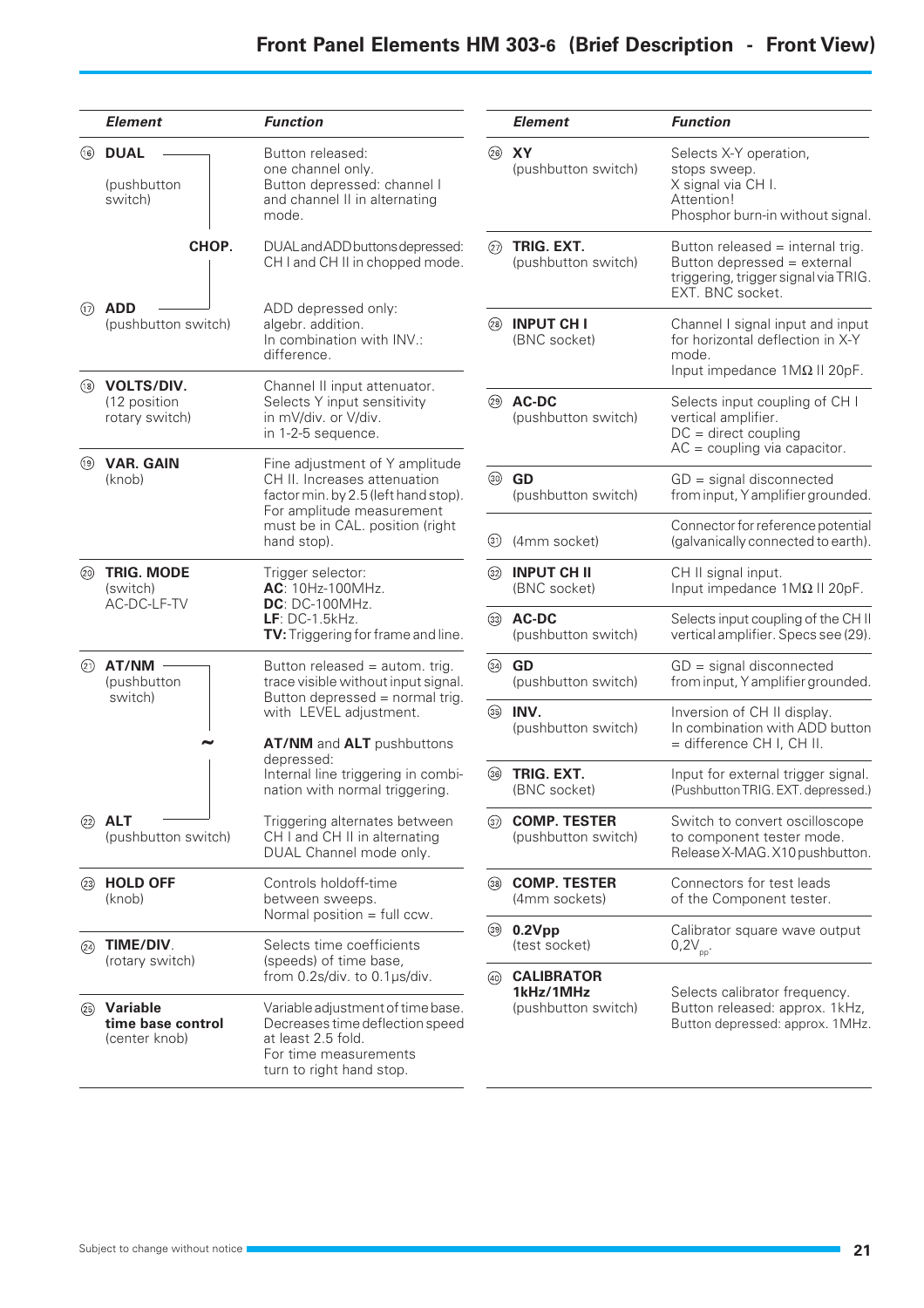#### **Switching on and initial setting**

Connect instrument to power outlet, depress red **POWER** button. LED indicates operating condition. **Case, chassis and all measuring terminals are connected to the safety earth conductor (Safety Class I).** Do not depress any further button. **TRIG. MODE** selector switch to **AC**. **AT/NM** button released, **CH I** input coupling switch to **GD**, set **TIME/DIV.** switch to 50µs/div. Adjust **INTENS** control for average brightness. Center trace on screen using **X-POS.** and **Y-POS.I** controls. Then focus trace using **FOCUS** control.

#### **Vertical amplifier mode**

Channel I: **CH I/II**, **DUAL** and **ADD** pushbuttons in out position. Channel II: **CH I/II** pushbutton depressed. Channel I and II: **DUAL** pushbutton depressed. Alternate channel switching: ADD (**CHOP.**) pushbutton in out position. Signals <1kHz or time coefficient ³1ms/div: **DUAL** and ADD (**CHOP.**) buttons depressed. Channel I+II (sum): depress only **ADD** button. Channel I-II (difference): depress **ADD** and **INV.** pushbuttons.

#### **Triggering mode**

Select trigger mode with **AT/NM** pushbutton:

**AT** = Automatic Peak (value) Triggering <20Hz to 60MHz (out position). **NM** = Normal Triggering (depressed).

Trigger edge direction: select slope with **SLOPE ( )** pushbutton.

Internal triggering: select channel with **TRIG. I/II (CH I/II)** pushbutton.

Alternating triggering (internal): **DUAL** and **ALT.** pushbuttons depressed, ADD (**CHOP**.) pushbutton in the out position.

External triggering: TRIG. EXT. pushbutton depressed; sync signal (0.3V<sub>pp</sub> to 3V<sub>pp</sub>) to TRIG. EXT. socket.

Line triggering (normal triggering): **AT/NM** and **ALT** pushbuttons depressed (**~**).

Select trigger coupling with **TRIG. MODE** selector switch. Trigger frequency ranges:

**AC**: >20Hz to 100MHz; **DC**: DC to 100MHz; **LF**: DC to 1.5kHz.

**TV**: Composite video signal with line or horizontal frequency.

**TIME/DIV. 0.2s/div. - 1ms/div.** = field frequency

#### **TIME/DIV. 0.5ms/div. - 0.1µs/div.** = line frequency

Select edge direction with **SLOPE**  $(1 \vee)$  pushbutton (sync. pulse above  $\lambda$ , below  $\nu$ ). Pay attention to trigger indicator: **TR** LED above the **SLOPE** pushbutton.

#### **Measurements**

Apply test signal to the vertical input connectors of **CH I** and/or **CH II**.

Before use, calibrate attenuator probe with square wave **CALIBRATOR**-signal.

Switch input coupling to **AC** or **DC**.

Adjust signal to desired display height with attenuator switch (**VOLTS/DIV.**).

Select time coefficient on the **TIME/DIV.** switch.

Set trigger point with **LEVEL** knob for normal triggering.

Trigger complex or aperiodic signals with longer **HOLD OFF**-time.

Amplitude measurement with Y fine control at right stop (**CAL.**).

Time measurement with time fine control at right stop (**CAL.**).

Horizontal expansion 10 fold with **X-MAG. x10** button depressed.

External horizontal deflection (**X-Y mode**) with **XY** pushbutton depressed (X input: **CH I**).

#### **Component Tester**

Press **COMP. TESTER** pushbutton (on). Connect both component terminals to **COMP. TESTER** jacks.

**In-circuit test:** Circuit under test must be disconnected from battery or power (pull out power plug), signals and ground (earth). Remove all signal connections to HM303-6 (cable, probe), release X-MAG. X10 pushbutton, then start testing.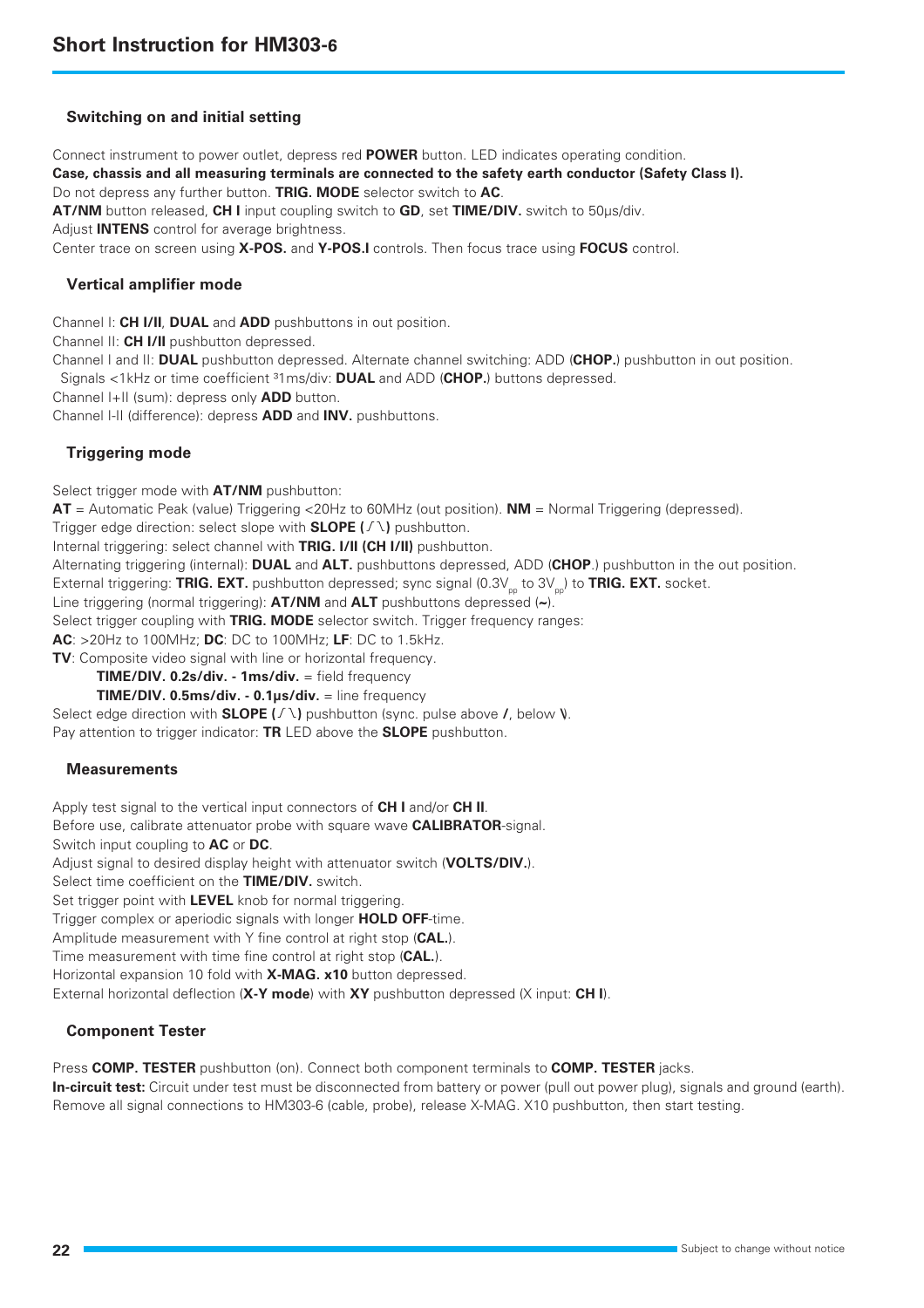